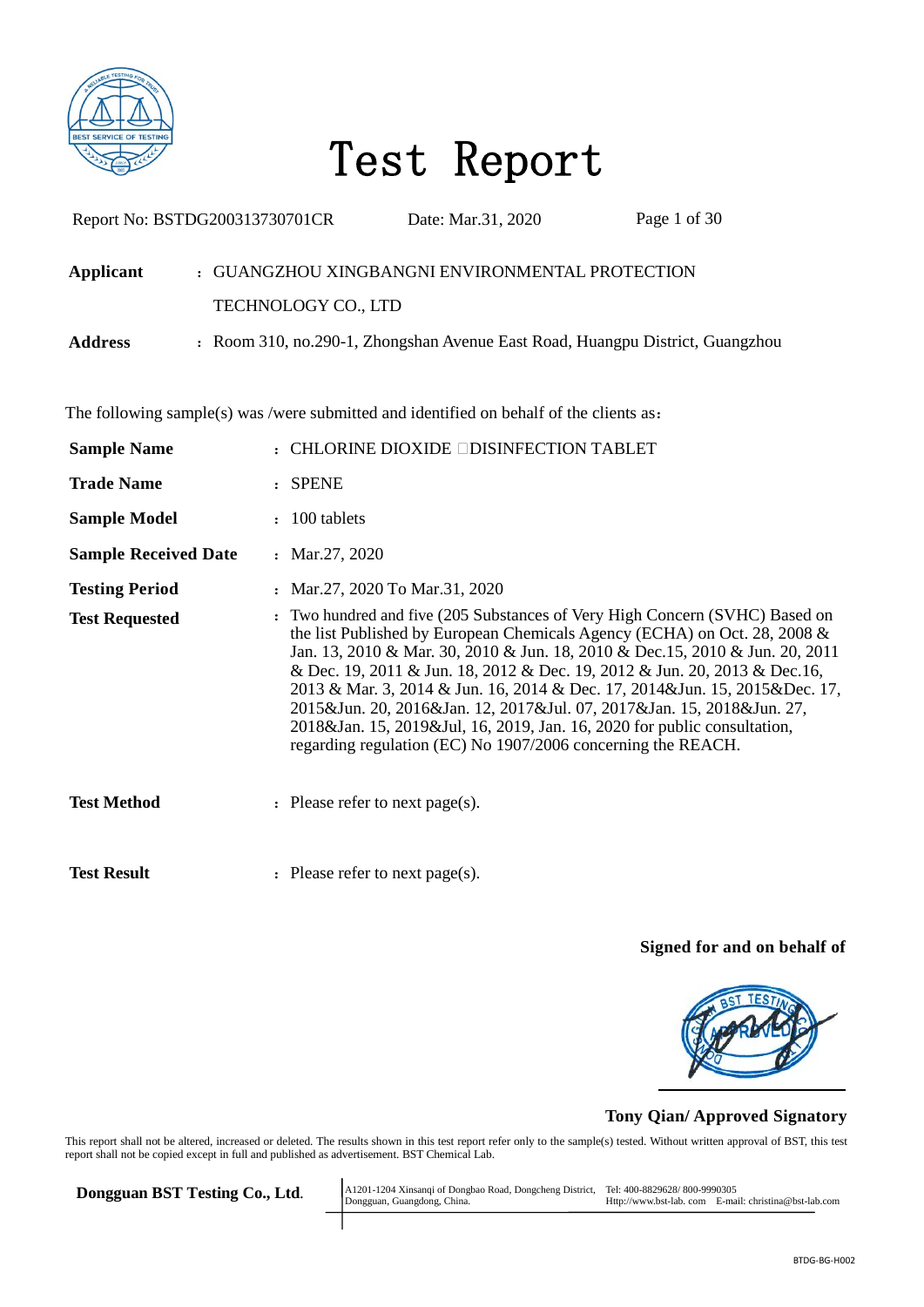

Report No: BSTDG200313730701CR Date: Mar.31, 2020 Page 2 of 30

#### **Test method and Test equipment:**

| No.            | <b>Test Item</b>                                                      | CAS No.                                                                       | <b>Test Method</b>                                                    | <b>Test Equipment</b>           |
|----------------|-----------------------------------------------------------------------|-------------------------------------------------------------------------------|-----------------------------------------------------------------------|---------------------------------|
| 1              | Anthracene                                                            | $120 - 12 - 7$                                                                | AFPS GS 2014:01<br><b>PAK</b>                                         | GC-MS                           |
| $\overline{2}$ | 4,4'-Diaminodiphenylmenthane                                          | 101-77-9                                                                      | EN 14362-1:2012                                                       | GC-MS                           |
| 3              | Dibuty1 phthalate (DBP)                                               | 84-74-2                                                                       | EN 14372-2004                                                         | GC-MS                           |
| $\overline{4}$ | 5-tert-buty1-2,4,6-trinitro-m-<br>Xylene(musk xylene)                 | $81 - 15 - 2$                                                                 | EPA 3550C:2007                                                        | GC-MS                           |
| 5              | Bis(2-ethyl(phthalate)(DEHP)                                          | 117-81-7                                                                      | EN 14372:2004                                                         | GC-MS                           |
| 6              | Hexabromocyclododecane<br>(HBCDD)                                     | 25637-99-4<br>3194-55-6<br>$(134237 - 51 - 7,$<br>34237-50-6,<br>134237-52-8) | EPA 3550C:2007                                                        | GC-MS                           |
| $\overline{7}$ | Alkanes, C10-13, chloro(Short Chain<br><b>Chlorinated Paraffins</b> ) | 85535-84-8                                                                    | EPA 8082A:2007<br>/EPA 8081B:2007                                     | GC-MS                           |
| 8              | Benzyl butyl phthalate (BBP)                                          | 85-68-7                                                                       | EN 14372:2004                                                         | GC-MS                           |
| 9              | Bis(tributyltin) oxide                                                | 56-35-9                                                                       | <b>BS ISO</b><br>17353:2004                                           | GC-MS                           |
| 10             | Cobalt dichloride                                                     | 7646-79-9                                                                     | EPA 3050B:1996<br>/EPA 3051A:2007<br>/EPA 3052:1996                   | <b>ICP-OES</b><br><b>IC-ECD</b> |
| 11             | Diarsenic pentaoxide                                                  | 1303-28-2                                                                     | EPA 3050B:1996<br>/EPA 3051A:2007<br>/EPA 3052:1996                   | <b>ICP-OES</b>                  |
| 12             | Diarsenic trioxide                                                    | 1327-53-3                                                                     | EPA 3052:1996                                                         | <b>ICP-OES</b>                  |
| 13             | Triethyl arsenate                                                     | 15606-95-8                                                                    | EPA 3052:1996                                                         | <b>ICP-OES</b>                  |
| 14             | Lead hydrogen arsenate                                                | 7784-40-9                                                                     | EPA 3050B:1996<br>/EPA 3051A:2007<br>/EPA 3052:1996                   | <b>ICP-OES</b>                  |
| 15             | Sodium dichromate, dihydrate                                          | 10588-01-9                                                                    | EPA 3050B:1996<br>/EPA 3051A:2007<br>/EPA 3052:1996<br>EPA 3060A:1996 | <b>ICP-OES</b><br>Uv-Vis        |

This report shall not be altered, increased or deleted. The results shown in this test report refer only to the sample(s) tested. Without written approval of BST, this test report shall not be copied except in full and published as advertisement. BST Chemical Lab.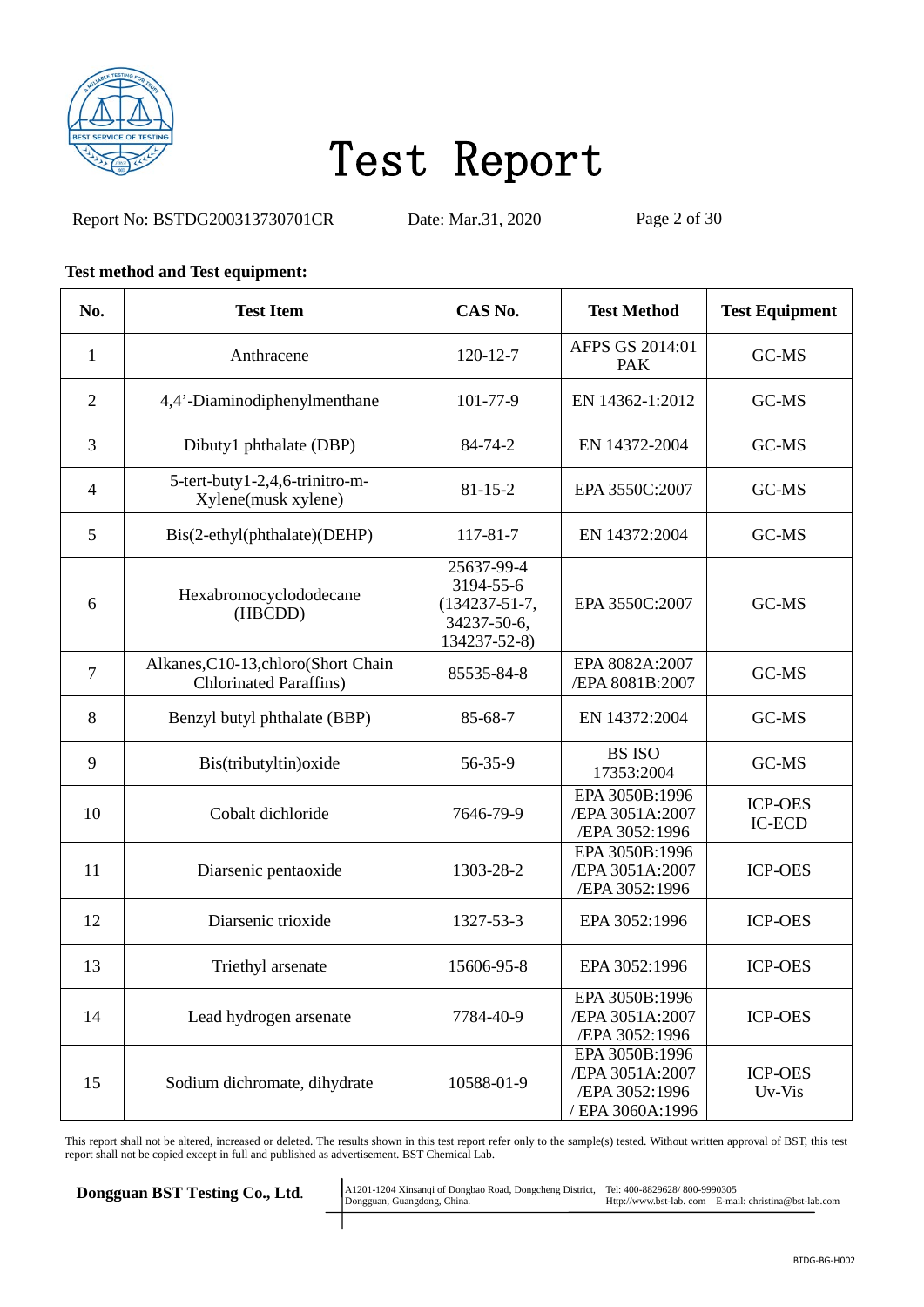

Report No: BSTDG200313730701CR Date: Mar.31, 2020 Page 3 of 30

| No. | <b>Test Item</b>                                              | CAS No.        | <b>Test Method</b>                                                     | <b>Test Equipment</b>    |
|-----|---------------------------------------------------------------|----------------|------------------------------------------------------------------------|--------------------------|
| 16  | Anthracene oil                                                | 90640-80-5     | AFPS GS 2014:01<br>PAK                                                 | GC-MS                    |
| 17  | Anthracene oil, anthracene paste, distn.<br>Lights            | 91995-17-4     | AFPS GS 2014:01<br><b>PAK</b>                                          | GC-MS                    |
| 18  | Anthracene oil, anthracene paste,<br>anthracene fraction      | 91995-15-2     | AFPS GS 2014:01<br><b>PAK</b>                                          | GC-MS                    |
| 19  | Anthracene oil, anthracene-low                                | 90640-82-7     | AFPS GS 2014:01<br><b>PAK</b>                                          | GC-MS                    |
| 20  | Anthracene oil, anthracene paste                              | 90640-81-6     | AFPS GS 2014:01<br>PAK                                                 | GC-MS                    |
| 21  | Diisobutyl phthalate                                          | 84-69-5        | EN 14372:2004                                                          | GC-MS                    |
| 22  | 2,4-Dinitrotoluene                                            | $121 - 14 - 2$ | EPA 3540C:1996                                                         | GC-MS                    |
| 23  | coal tar pitch, high temperature                              | 65996-93-2     | AFPS GS 2014:01<br><b>PAK</b>                                          | GC-MS                    |
| 24  | tris(2-chloroethyl)phosphate                                  | 115-96-8       | EPA 3540C:1996                                                         | GC-MS                    |
| 25  | Lead sulfochromate yellow (C.I.<br>Pigment Yellow 34)         | 1344-37-2      | EPA 3050B:1996<br>/EPA 3051A:2007<br>/EPA 3052:1996<br>/EPA 3060A:1996 | <b>ICP-OES</b><br>Uv-Vis |
| 26  | Lead chromate molybdate sulfate red<br>(C.I. Pigment Red 104) | 12656-85-8     | EPA 3050B:1996<br>/EPA 3051A:2007<br>/EPA 3052:1996<br>/EPA 3060A:1996 | <b>ICP-OES</b><br>Uv-Vis |
| 27  | Lead chromate                                                 | 7758-97-6      | EPA 3050B:1996<br>/EPA 3051A:2007<br>/EPA 3052:1996<br>/EPA 3060A:1996 | <b>ICP-OES</b><br>Uv-Vis |
| 28  | Acrylamide                                                    | 79-06-1        | EPA 3550C:2007                                                         | GC-MS                    |
| 29  | Trichloroethylene                                             | $79-01-6$      | EPA 3550C:2007                                                         | GC-MS                    |
| 30  | Boric acid                                                    | 11113-50-1     | EPA 3051A:2007                                                         | <b>ICP-OES</b>           |
| 31  | Disodium tetraborate, anhydrou                                | 12179-04-3     | EPA 3051A:2007                                                         | <b>ICP-OES</b>           |

This report shall not be altered, increased or deleted. The results shown in this test report refer only to the sample(s) tested. Without written approval of BST, this test report shall not be copied except in full and published as advertisement. BST Chemical Lab.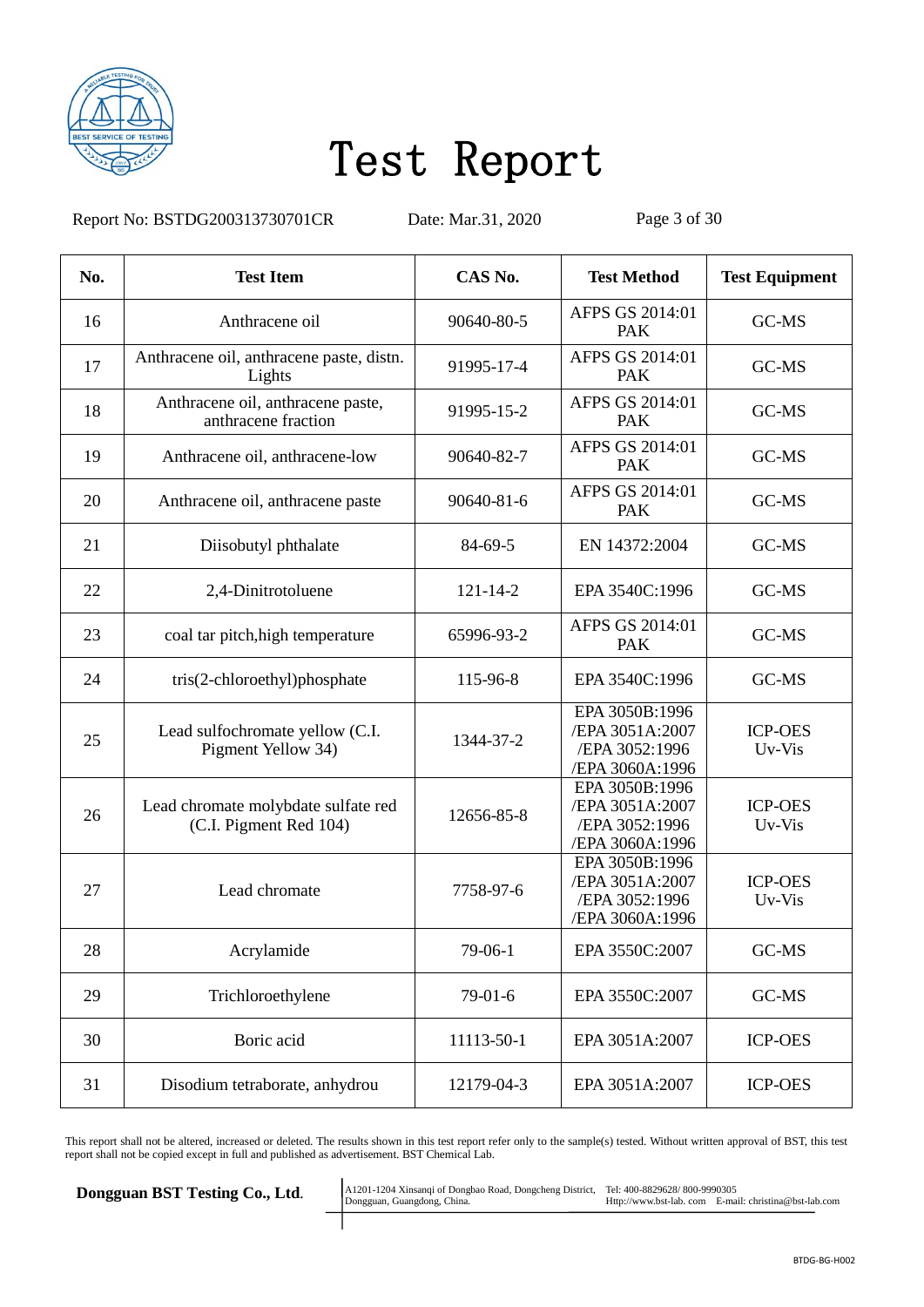

Report No: BSTDG200313730701CR Date: Mar.31, 2020 Page 4 of 30

| No. | <b>Test Item</b>                                                                       | CAS No.        | <b>Test Method</b> | <b>Test Equipment</b> |
|-----|----------------------------------------------------------------------------------------|----------------|--------------------|-----------------------|
| 32  | tetraboron disodium heptaoxide hydrate                                                 | 12267-73-1     | EPA 3051A:2007     | <b>ICP-OES</b>        |
| 33  | Sodium chromate                                                                        | 7775-11-3      | EPA 3051A:2007     | <b>ICP-OES</b>        |
| 34  | Potassium chromate                                                                     | 7789-00-6      | EPA 3051A:2007     | <b>ICP-OES</b>        |
| 35  | Ammonium dichromate                                                                    | 7789-09-5      | EPA 3051A:2007     | <b>ICP-OES</b>        |
| 36  | Potassium dichromate                                                                   | 7778-50-9      | EPA 3051A:2007     | <b>ICP-OES</b>        |
| 37  | Cobalt sulfate                                                                         | 10124-43-3     | EPA 3051A:2007     | <b>ICP-OES</b>        |
| 38  | Cobalt dinitrat                                                                        | 10141-05-6     | EPA 3051A:2007     | <b>ICP-OES</b>        |
| 39  | Cobalt carbonate                                                                       | 513-79-1       | EPA 3051A:2007     | <b>ICP-OES</b>        |
| 40  | Cobalt diacetate                                                                       | 71-48-7        | EPA 3051A:2007     | <b>ICP-OES</b>        |
| 41  | 2-Methoxyethanol                                                                       | 109-86-4       | EPA 3540C:1996     | GC-MS                 |
| 42  | 2-Ethoxyethanol                                                                        | 110-80-5       | EPA 3540C:1996     | GC-MS                 |
| 43  | Chromium trioxide                                                                      | 1333-82-0      | EPA 3060A:1996     | Uv-Vis                |
|     | Chromic acid                                                                           | 7738-94-5      |                    |                       |
| 44  | Dichromic acid                                                                         | 13530-68-2     | EPA 3060A:1996     | Uv-Vis                |
|     | Oligomers of chromicacid and<br>dichromic acid                                         |                |                    |                       |
| 45  | 2- ethoxyethyl acetate                                                                 | $111 - 15 - 9$ | EPA 3550C:2007     | GC-MS                 |
| 46  | strontium chromate                                                                     | 7789-06-2      | EPA 3051A:2007     | <b>ICP-OES</b>        |
| 47  | 1,2-Benzenedicarboxylic acid,<br>$di$ - $(C7-11)$ -branched and linear alkyl<br>esters | 68515-42-4     | EPA 3550C:2007     | GC-MS                 |

This report shall not be altered, increased or deleted. The results shown in this test report refer only to the sample(s) tested. Without written approval of BST, this test report shall not be copied except in full and published as advertisement. BST Chemical Lab.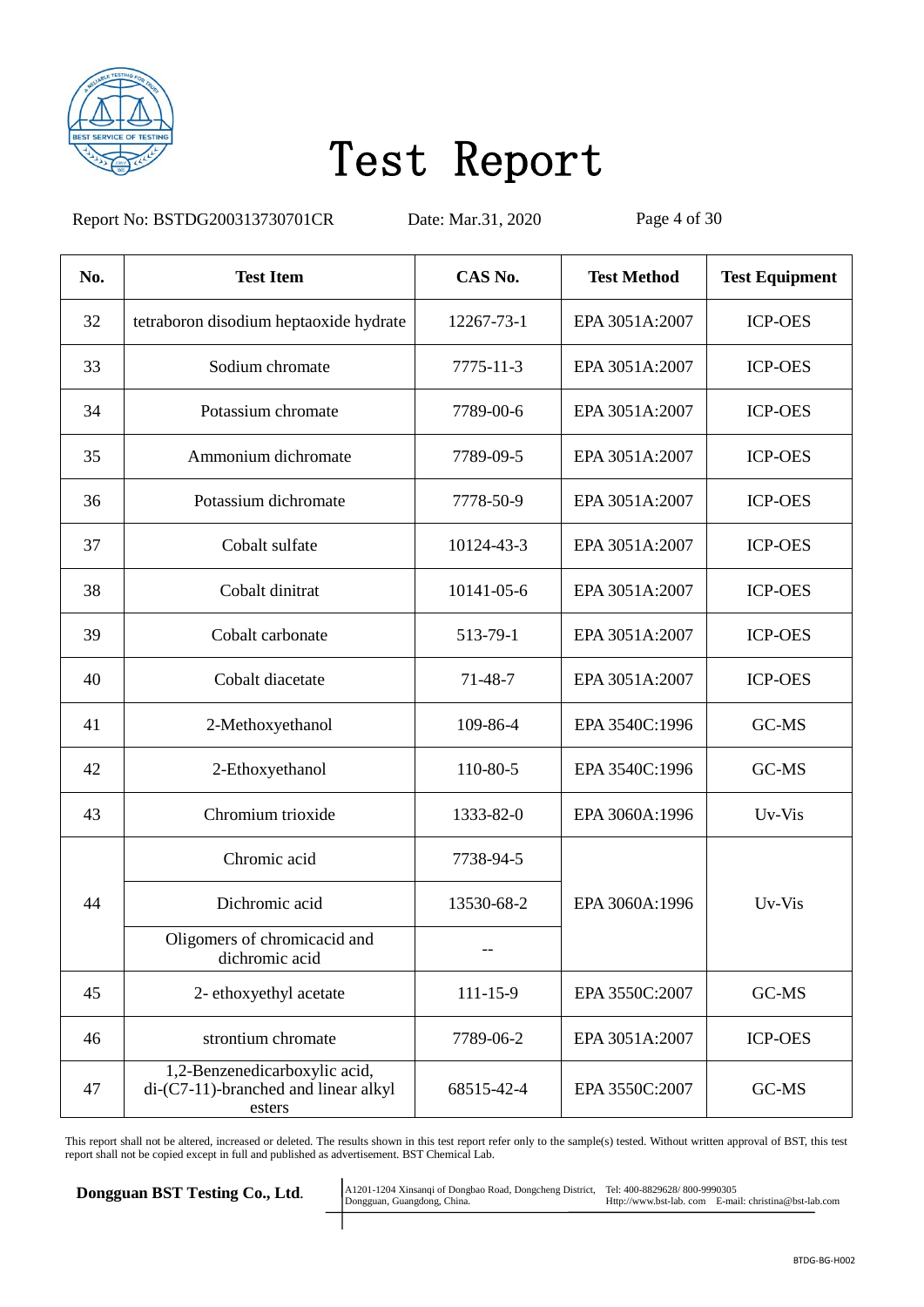

Report No: BSTDG200313730701CR Date: Mar.31, 2020 Page 5 of 30

| No. | <b>Test Item</b>                                                                         | CAS No.                     | <b>Test Method</b>               | <b>Test Equipment</b> |
|-----|------------------------------------------------------------------------------------------|-----------------------------|----------------------------------|-----------------------|
| 48  | Hydrazine                                                                                | 7803-57-8<br>$302 - 01 - 2$ | EPA 3540C:1996                   | GC-MS                 |
| 49  | 1-Methyl-2-pyrrolidinone                                                                 | 872-50-4                    | EPA 3550C:2007                   | GC-MS                 |
| 50  | 1,2,3-trichloropropane                                                                   | $96-18-4$                   | EPA 3540C:1996                   | GC-MS                 |
| 51  | 1,2-Benzenedicarboxylic acid,<br>di-(C7-11)-branched and linear alkyl<br>esters, C7-rich | 71888-89-6                  | EPA 3550C:2007                   | GC-MS                 |
| 52  | Zirconia Aluminosilicate Refractory<br><b>Ceramic Fibres</b>                             |                             | EPA 3051A:2007                   | <b>ICP-OES</b>        |
| 53  | Calcium arsenate                                                                         | 7778-44-1                   | EPA 3051A:2007                   | <b>ICP-OES</b>        |
| 54  | Bis(2-methoxyethyl) ether                                                                | 111-96-6                    | EPA 3540C:1996                   | GC-MS                 |
| 55  | <b>Aluminosilicate Refractory</b><br>Ceramic<br>Fibres                                   |                             | EPA 3051A:2007                   | <b>ICP-OES</b>        |
| 56  | Chromate, hydroxyoctaoxodizincatedi-,<br>potassium                                       | 11103-86-9                  | EPA 3051A:2007                   | <b>ICP-OES</b>        |
| 57  | Lead dipicrate                                                                           | 6477-64-1                   | EPA 3051A:2007                   | <b>ICP-OES</b>        |
| 58  | N,N-dimethylacetamide                                                                    | 127-19-5                    | EPA 3540C:1996                   | GC-MS                 |
| 59  | Arsenic acid                                                                             | 7778-39-4                   | EPA 3051A:2007                   | <b>ICP-OES</b>        |
| 60  | 2-Methoxyaniline; o-Anisidine                                                            | $90-04-0$                   | EPA 3540C:1996                   | GC-MS                 |
| 61  | Trilead diarsenate                                                                       | 3687-31-8                   | EPA 3540C:1996                   | GC-MS                 |
| 62  | 1,2-dichloroethane                                                                       | 107-06-2                    | EPA 3540C:1996                   | GC-MS                 |
| 63  | Pentazinc chromate octahydroxide                                                         | 49663-84-5                  | EPA 3052:1996                    | <b>ICP-OES</b>        |
| 64  | 4-(1,1,3,3-tetramethylbutyl)phenol                                                       | 140-66-9                    | EPA 3540C:1996                   | GC-MS                 |
| 65  | Formaldehyde, oligomeric reaction<br>products aniline                                    | 25214-70-4                  | EPA 3060A:1996<br>EPA 3540C:1996 | UV-Vis<br>GC-MS       |

This report shall not be altered, increased or deleted. The results shown in this test report refer only to the sample(s) tested. Without written approval of BST, this test report shall not be copied except in full and published as advertisement. BST Chemical Lab.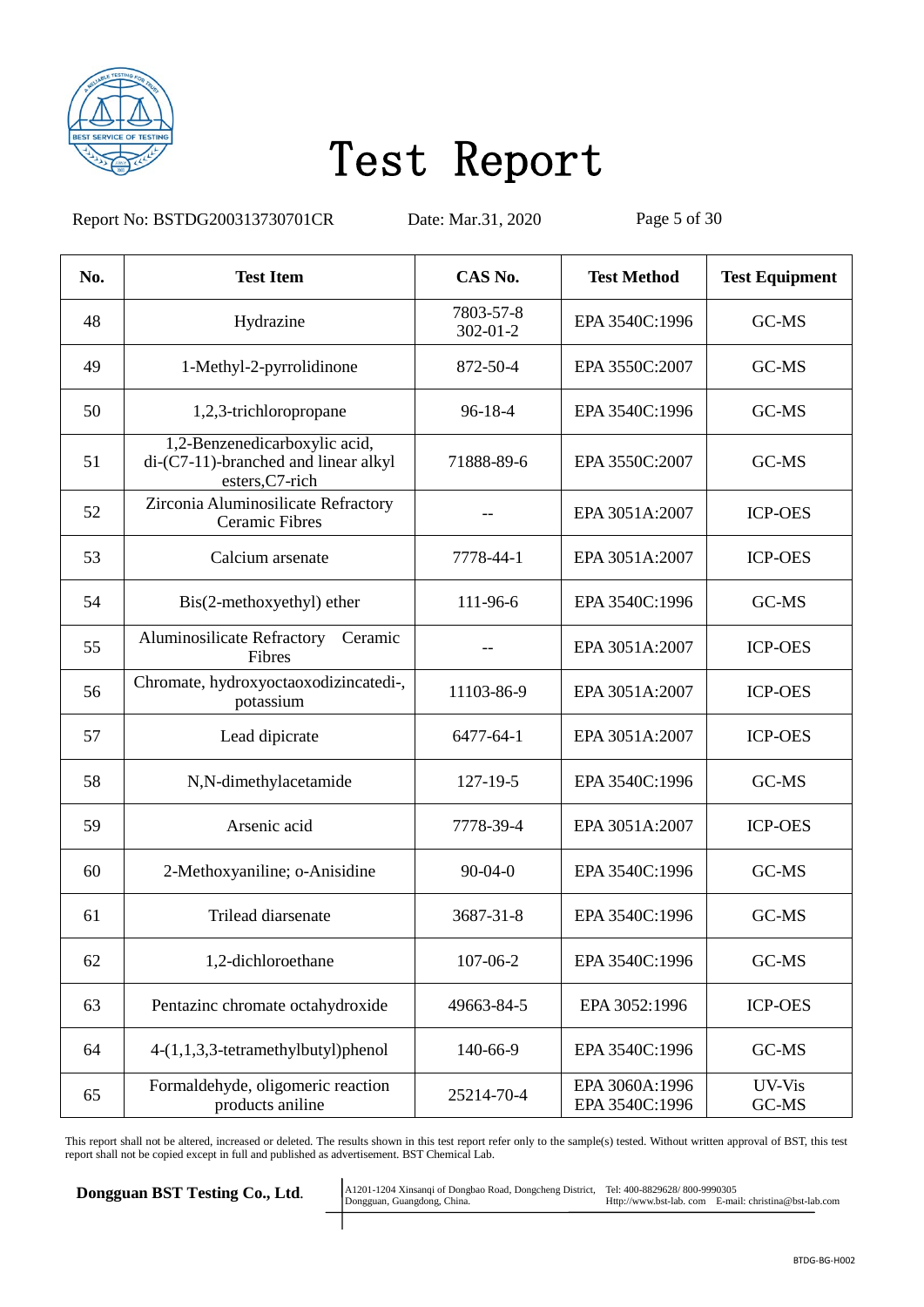

Report No: BSTDG200313730701CR Date: Mar.31, 2020 Page 6 of 30

| No. | <b>Test Item</b>                                                                                                                      | CAS No.        | <b>Test Method</b> | <b>Test Equipment</b> |
|-----|---------------------------------------------------------------------------------------------------------------------------------------|----------------|--------------------|-----------------------|
| 66  | Bis(2-methoxyethyl) phthalate                                                                                                         | 117-82-8       | EPA 3540C:1996     | GC-MS                 |
| 67  | Lead diazide, Lead azide                                                                                                              | 13424-46-9     | EPA 3052:1996      | <b>ICP-OES</b>        |
| 68  | Lead styphnate                                                                                                                        | 15245-44-0     | EPA 3052:1996      | <b>ICP-OES</b>        |
| 69  | 2,2'-dichloro-4,4'-methylenedianiline                                                                                                 | $101 - 14 - 4$ | EPA 3540C:1996     | GC-MS                 |
| 70  | Phenolphthalein                                                                                                                       | 77-09-8        | EPA 3540C:1996     | GC-MS                 |
| 71  | Dichromium tris(chromate)                                                                                                             | 24613-89-6     | EPA 3052:1996      | <b>ICP-OES</b>        |
| 72  | 1,2-bis(2-methoxyethoxy)ethane<br>(TEGDME; triglyme)                                                                                  | 112-49-2       | EPA 3540C:1996     | GC-MS                 |
| 73  | 1,2-dimethoxyethane;ethylene<br>glycol dimethyl ether (EGDME)                                                                         | $110 - 71 - 4$ | EPA 3540C:1996     | GC-MS                 |
| 74  | Diboron trioxide                                                                                                                      | 1303-86-2      | EPA 3052:1996      | <b>ICP-OES</b>        |
| 75  | Formamide                                                                                                                             | 75-12-7        | EPA 3540C:1996     | GC-MS                 |
| 76  | Lead(II)bis(methanesulfonate)                                                                                                         | 17570-76-2     | EPA 3052:1996      | <b>ICP-OES</b>        |
| 77  | TGIC $(1,3,5$ -tris $(oxiranylmethyl)-1,3,5-t$<br>riazine-2,4,6(1H,3H,5H)-trione)                                                     | 2451-62-9      | EPA 3540C:1996     | GC-MS                 |
| 78  | $\overline{\beta}$ -TGIC(1,3,5-tris<br>$[(2Sand2R)-2,3-epoxypropyl]-1,3,5-tria]$<br>zine-2,4,6-(1H,3H,5H)-trione)                     | 59653-74-6     | EPA 3540C:1996     | GC-MS                 |
| 79  | 4,4'-bis(dimethylamino)<br>benzophenone(Michler's ketone)                                                                             | 90-94-8        | EPA 3540C:1996     | GC-MS                 |
| 80  | N,N,N',N'-tetramethyl-4,4'-methylenedi<br>aniline (Michler's base)                                                                    | $101 - 61 - 1$ | EPA 3540C:1996     | GC-MS                 |
| 81  | $[4-[4,4]-bis$ (dimethylamino)<br>benzhydrylidene]cyclohexa-2,5-dien-1-<br>ylidene]dimethylammonium chloride<br>(C.I. Basic Violet 3) | 548-62-9       | EPA 3540C:1996     | GC-MS                 |

This report shall not be altered, increased or deleted. The results shown in this test report refer only to the sample(s) tested. Without written approval of BST, this test report shall not be copied except in full and published as advertisement. BST Chemical Lab.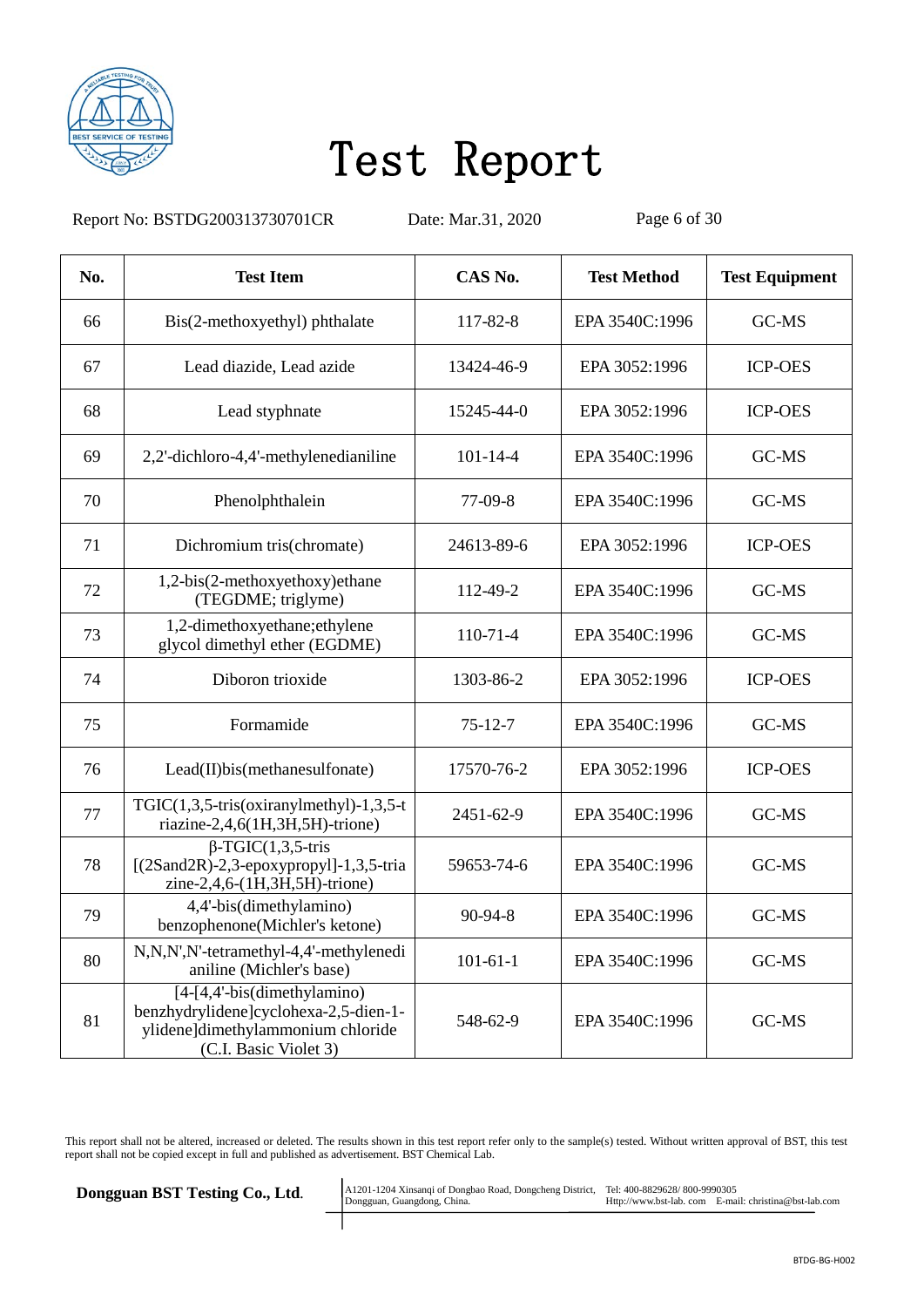

Report No: BSTDG200313730701CR Date: Mar.31, 2020 Page 7 of 30

| No. | <b>Test Item</b>                                                                                                                                          | CAS No.       | <b>Test Method</b> | <b>Test Equipment</b> |
|-----|-----------------------------------------------------------------------------------------------------------------------------------------------------------|---------------|--------------------|-----------------------|
| 82  | $[4-[14-anilino-1-naphthyl]$<br>[4-(dimethylamino)phenyl]methylene]<br>cyclohexa-2,5-dien-1-ylidene]<br>dimethylammonium chloride<br>(C.I. Basic Blue 26) | 2580-56-5     | EPA 3540C:1996     | GC-MS                 |
| 83  | $\alpha$ , $\alpha$ -Bis[4-(dimethylamino)phenyl]<br>-4 (phenylamino)naphthalene<br>-1-methanol (C.I. Solvent Blue 4)                                     | 6786-83-0     | EPA 3540C:1996     | GC-MS                 |
| 84  | 4,4'-bis(dimethylamino)-4"-(methylami<br>no)trityl alcohol                                                                                                | $561-41-1$    | EPA 3540C:1996     | GC-MS                 |
| 85  | 3-ethyl-2-methyl-2-(3-methylbutyl)-1,3<br>-oxazolidine                                                                                                    | 143860-04-2   | EPA 3540C:1996     | GC-MS                 |
| 86  | 4-methyl-m-phenylenediamine<br>(2,4-toluene-diamine)                                                                                                      | $95 - 80 - 7$ | EPA 3540C:1996     | GC-MS                 |
| 87  | N-methylacetamide                                                                                                                                         | $79-16-3$     | EPA 3540C:1996     | GC-MS                 |
| 88  | Pentalead tetraoxide sulphate                                                                                                                             | 12065-90-6    | EPA 3052:1996      | <b>ICP-OES</b>        |
| 89  | Biphenyl-4-ylamine                                                                                                                                        | 202-177-1     | EPA 3540C:1996     | GC-MS                 |
| 90  | Dinoseb                                                                                                                                                   | 88-85-7       | EPA 3540C:1996     | GC-MS                 |
| 91  | Dioxobis(stearato)trilead                                                                                                                                 | 12578-12-0    | EPA 3052:1996      | <b>ICP-OES</b>        |
| 92  | Lead dinitrate                                                                                                                                            | 10099-74-8    | EPA 3052:1996      | <b>ICP-OES</b>        |
| 93  | Tetralead trioxide sulphate                                                                                                                               | 12202-17-4    | EPA 3052:1996      | <b>ICP-OES</b>        |
| 94  | Lead oxide (lead monoxide)                                                                                                                                | 1317-36-8     | EPA 3052:1996      | <b>ICP-OES</b>        |
| 95  | Lead titanium trioxide                                                                                                                                    | 12060-00-3    | EPA 3052:1996      | <b>ICP-OES</b>        |
| 96  | 4,4'-methylenedi-o-toluidine                                                                                                                              | 838-88-0      | EPA 3540C:1996     | GC-MS                 |
| 97  | Acetic acid, lead salt, basic                                                                                                                             | 51404-69-4    | EPA 3052:1996      | <b>ICP-OES</b>        |
| 98  | Dimethyl sulphate                                                                                                                                         | $77 - 78 - 1$ | EPA 3540C:1996     | GC-MS                 |

This report shall not be altered, increased or deleted. The results shown in this test report refer only to the sample(s) tested. Without written approval of BST, this test report shall not be copied except in full and published as advertisement. BST Chemical Lab.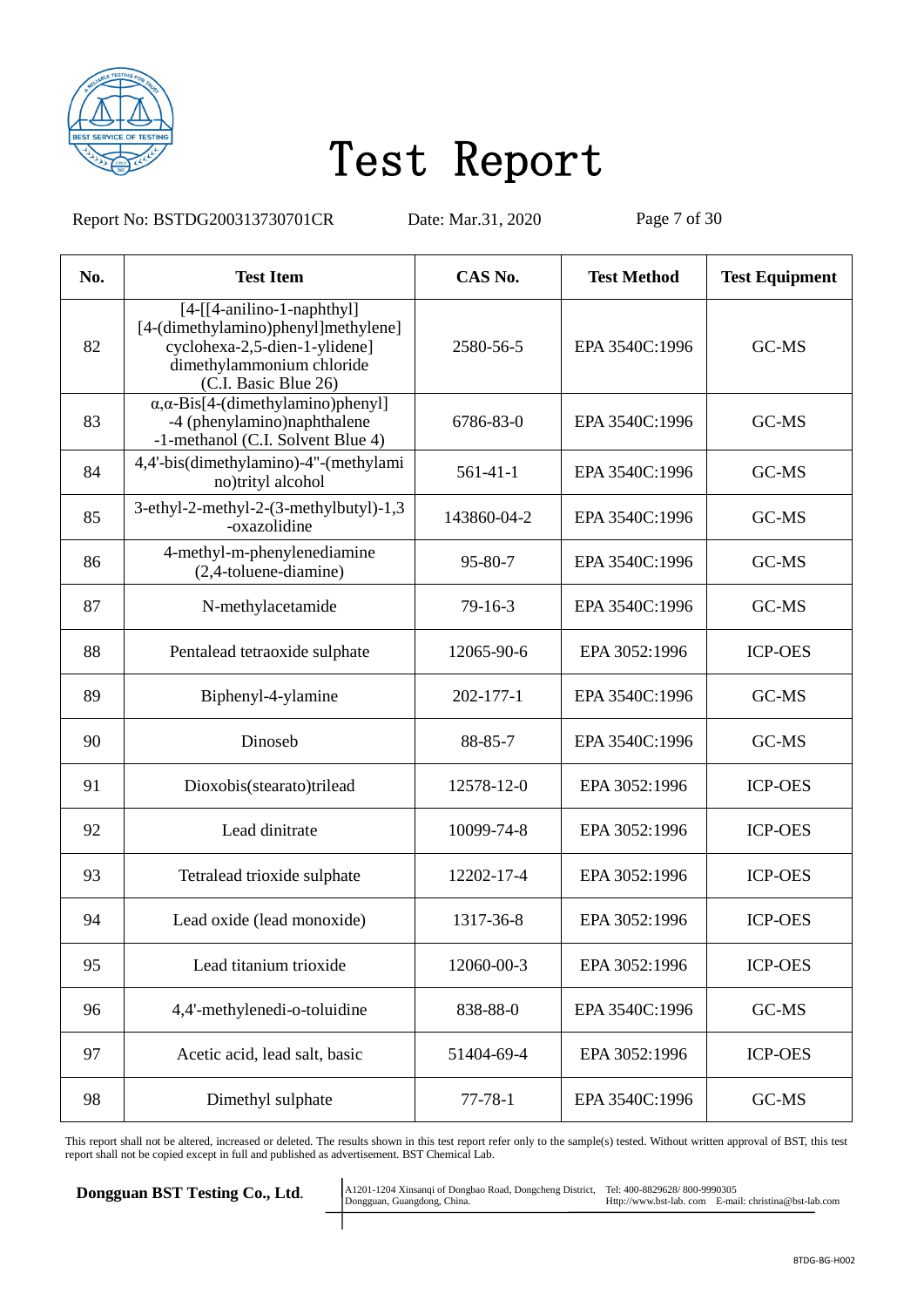

Report No: BSTDG200313730701CR Date: Mar.31, 2020 Page 8 of 30

| No. | <b>Test Item</b>                                            | CAS No.        | <b>Test Method</b> | <b>Test Equipment</b> |
|-----|-------------------------------------------------------------|----------------|--------------------|-----------------------|
| 99  | Furan                                                       | 110-00-9       | EPA 3540C:1996     | GC-MS                 |
| 100 | Pyrochlore, antimony lead yellow                            | 8012-00-8      | EPA 3540C:1996     | GC-MS                 |
| 101 | Tetraethyllead                                              | 78-00-2        | EPA 3052:1996      | <b>ICP-OES</b>        |
| 102 | [Phthalato(2-)]dioxotrilead                                 | 69011-06-9     | EPA 3052:1996      | <b>ICP-OES</b>        |
| 103 | Diethyl sulphate                                            | $64 - 67 - 5$  | EPA 3540C:1996     | GC-MS                 |
| 104 | Lead cynamidate                                             | 20837-86-9     | EPA 3052:1996      | <b>ICP-OES</b>        |
| 105 | Silicic acid, barium salt, lead-doped                       | 68784-75-8     | EPA 3052:1996      | <b>ICP-OES</b>        |
| 106 | Trilead dioxide phosphonate                                 | 12141-20-7     | EPA 3052:1996      | <b>ICP-OES</b>        |
| 107 | o-Toluidine; 2-Aminotoluene                                 | $95 - 53 - 4$  | EPA 3540C:1996     | GC-MS                 |
| 108 | o-aminoazotoluene                                           | $97 - 56 - 3$  | EPA 3540C:1996     | GC-MS                 |
| 109 | 4-Aminoazobenzene;<br>4-Phenylazoaniline                    | 60-09-03       | EPA 3540C:1996     | GC-MS                 |
| 110 | 6-methoxy-m-toluidine (p-cresidine)                         | $120 - 71 - 8$ | EPA 3540C:1996     | GC-MS                 |
| 111 | Dibutyltin dichloride (DBT)                                 | 683-18-1       | EPA 3540C:1996     | GC-MS                 |
| 112 | Lead Titanium Zirconium Oxide                               | 12626-81-2     | EPA 3052:1996      | <b>ICP-OES</b>        |
| 113 | Propylene oxide; 1,2-epoxypropane;<br>methyloxirane         | 75-56-9        | EPA 3540C:1996     | GC-MS                 |
| 114 | 1-bromopropane                                              | 106-94-5       | EPA 3540C:1996     | GC-MS                 |
| 115 | Basic lead carbonate (trilead<br>bis(carbonate)dihydroxide) | 1319-46-6      | EPA 3052:1996      | <b>ICP-OES</b>        |
| 116 | Fatty acids, C16-18, lead salts                             | 91031-62-8     | EPA 3052:1996      | <b>ICP-OES</b>        |

This report shall not be altered, increased or deleted. The results shown in this test report refer only to the sample(s) tested. Without written approval of BST, this test report shall not be copied except in full and published as advertisement. BST Chemical Lab.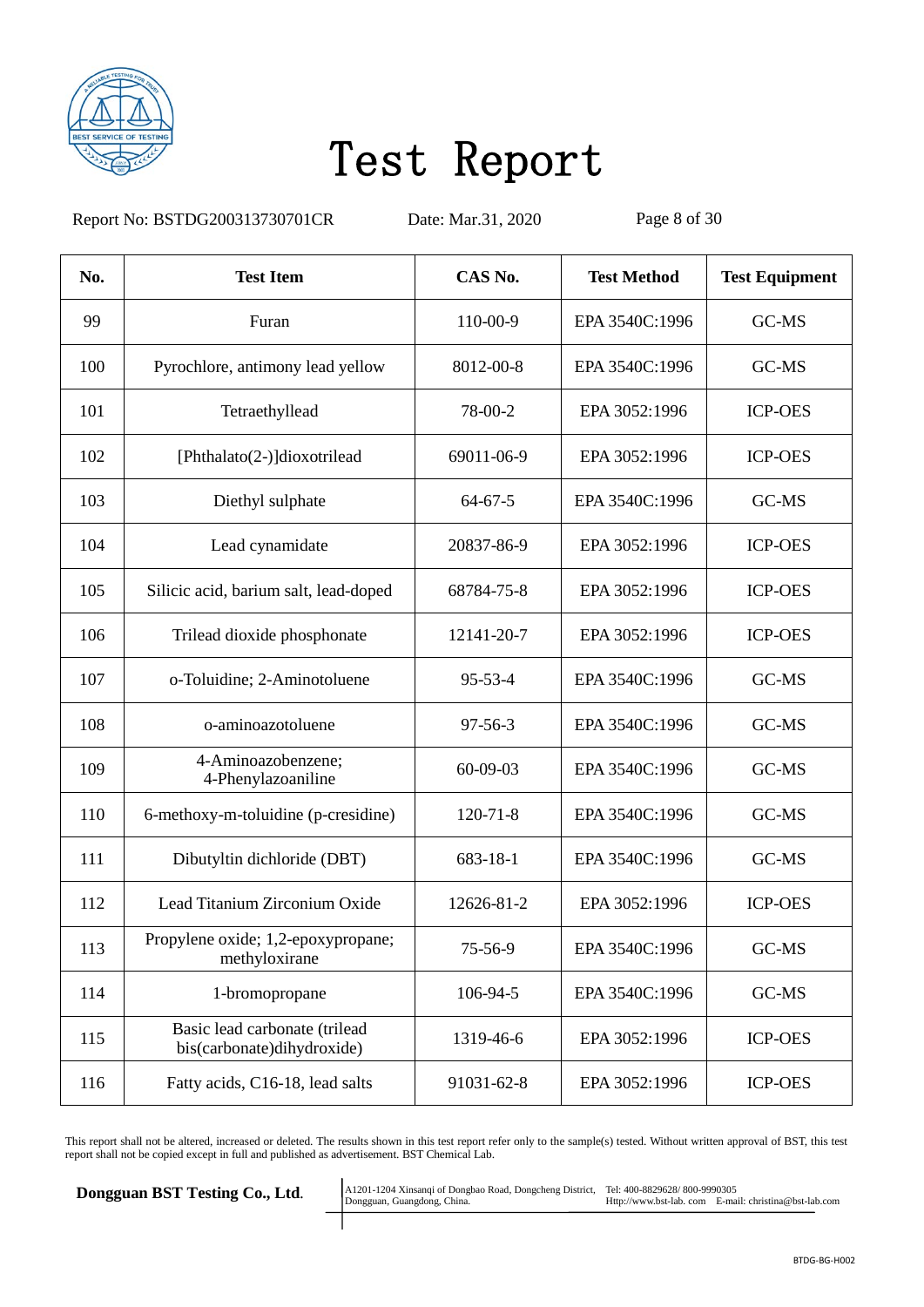

Report No: BSTDG200313730701CR Date: Mar.31, 2020 Page 9 of 30

| No. | <b>Test Item</b>                                                                                                                                                                                                                                                                                        | CAS No.                                              | <b>Test Method</b> | <b>Test Equipment</b> |
|-----|---------------------------------------------------------------------------------------------------------------------------------------------------------------------------------------------------------------------------------------------------------------------------------------------------------|------------------------------------------------------|--------------------|-----------------------|
| 117 | Lead tetroxide (orange lead)                                                                                                                                                                                                                                                                            | 1314-41-6                                            | EPA 3052:1996      | <b>ICP-OES</b>        |
| 118 | Sulfurous acid, lead salt, dibasic                                                                                                                                                                                                                                                                      | 62229-08-7                                           | EPA 3052:1996      | <b>ICP-OES</b>        |
| 119 | 4,4'-oxydianiline and its salts                                                                                                                                                                                                                                                                         | 101-80-4                                             | EPA 3540C:1996     | GC-MS                 |
| 120 | lead oxide sulphate                                                                                                                                                                                                                                                                                     | 12036-76-9                                           | EPA 3052:1996      | <b>ICP-OES</b>        |
| 121 | Lead bis(tetrafluoroborate)                                                                                                                                                                                                                                                                             | 13814-96-6                                           | EPA 3052:1996      | <b>ICP-OES</b>        |
| 122 | Silicic acid, lead salt                                                                                                                                                                                                                                                                                 | 11120-22-2                                           | EPA 3052:1996      | <b>ICP-OES</b>        |
| 123 | Bis(pentabromophenyl) ether<br>(DecaBDE)                                                                                                                                                                                                                                                                | 1163-19-5                                            | EPA 3540C:1996     | GC-MS                 |
| 124 | 4-Nonylphenol, branched and linear -<br>substances with a linear and/or<br>branched alkyl chain with a carbon<br>number of 9 covalently bound in<br>position 4 to phenol, covering also<br>UVCB- and well-defined substances<br>which include any of the individual<br>isomers or a combination thereof |                                                      | EPA 3540C:1996     | GC-MS                 |
| 125 | Diazene-1,2-dicarboxamide<br>(C,C'-azodi(formamide))                                                                                                                                                                                                                                                    | 123-77-3                                             | EPA 3540C:1996     | GC-MS                 |
| 126 | 4-(1,1,3,3-tetramethylbutyl)phenol,<br>ethoxylated - covering well-defined<br>substances and UVCB substances,<br>polymers and homologues                                                                                                                                                                |                                                      | EPA 3540C:1996     | GC-MS                 |
| 127 | 1,2-Diethoxyethane                                                                                                                                                                                                                                                                                      | $629 - 14 - 1$                                       | EPA 3540C:1996     | GC-MS                 |
| 128 | Hexahydromethylphathalic anhydride<br>Hexahydro-4-methylphathalic<br>anhydride<br>Hexahydro-1-methylphathalic<br>anhydride<br>Hexahydro-3-methylphathalic<br>anhydride                                                                                                                                  | 25550-51-0<br>19438-60-9<br>48122-14-1<br>57110-29-9 | EPA 3540C:1996     | GC-MS                 |
| 129 | Cyclohexane-1,2-dicarboxylic<br>anhydride<br>(Hexahydrophthalic anhydride - HHPA)                                                                                                                                                                                                                       | $85 - 42 - 7$                                        | EPA 3540C:1996     | GC-MS                 |

This report shall not be altered, increased or deleted. The results shown in this test report refer only to the sample(s) tested. Without written approval of BST, this test report shall not be copied except in full and published as advertisement. BST Chemical Lab.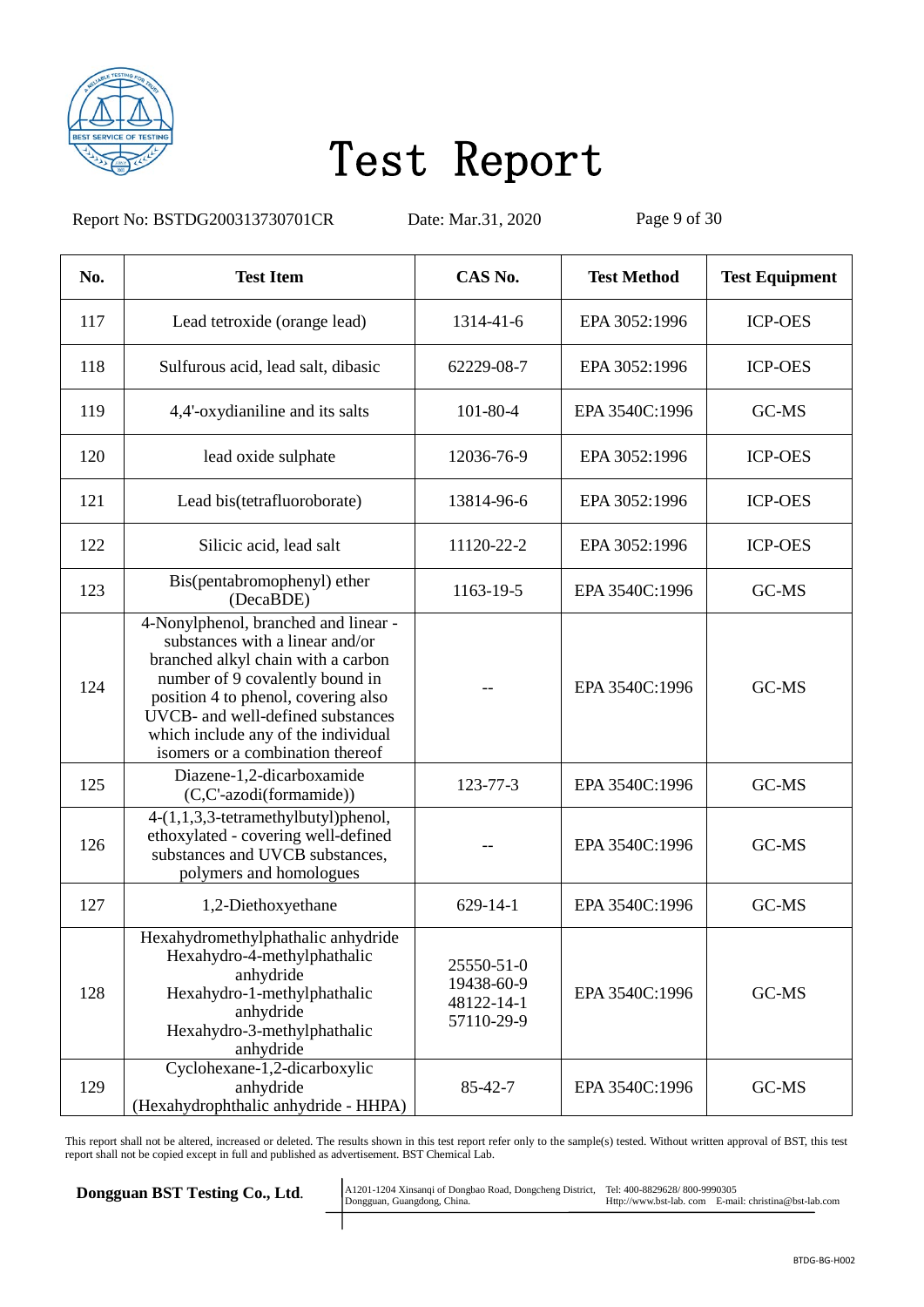

Report No: BSTDG200313730701CR Date: Mar.31, 2020 Page 10 of 30

| No. | <b>Test Item</b>                                                                                                                                                                                                                                                                                                                                            | CAS No.        | <b>Test Method</b> | <b>Test Equipment</b> |
|-----|-------------------------------------------------------------------------------------------------------------------------------------------------------------------------------------------------------------------------------------------------------------------------------------------------------------------------------------------------------------|----------------|--------------------|-----------------------|
| 130 | 1,2-Benzenedicarboxylic acid,<br>dipentylester, branched and linear                                                                                                                                                                                                                                                                                         | 84777-06-0     | EPA 3540C:1996     | GC-MS                 |
| 131 | N-pentyl-isopentylphtalate                                                                                                                                                                                                                                                                                                                                  |                | EPA 3540C:1996     | GC-MS                 |
| 132 | Heptacosafluorotetradecanoic acid                                                                                                                                                                                                                                                                                                                           | 376-06-7       | EPA 3540C:1996     | GC-MS                 |
| 133 | Pentacosafluorotridecanoic acid                                                                                                                                                                                                                                                                                                                             | 72629-94-8     | EPA 3540C:1996     | GC-MS                 |
| 134 | Henicosafluoroundecanoic acid                                                                                                                                                                                                                                                                                                                               | 2058-94-8      | EPA 3540C:1996     | GC-MS                 |
| 135 | Tricosafluorododecanoic acid                                                                                                                                                                                                                                                                                                                                | $307 - 55 - 1$ | EPA 3540C:1996     | GC-MS                 |
| 136 | Methoxy acetic acid                                                                                                                                                                                                                                                                                                                                         | 625-45-6       | EPA 3540C:1996     | GC-MS                 |
| 137 | Diisopentylphthalate                                                                                                                                                                                                                                                                                                                                        | $605 - 50 - 5$ | EPA 3540C:1996     | GC-MS                 |
| 138 | N,N-dimethylformamide; dimethyl<br>formamide                                                                                                                                                                                                                                                                                                                | $68 - 12 - 2$  | EPA 3540C:1996     | GC-MS                 |
| 139 | Cadmium                                                                                                                                                                                                                                                                                                                                                     | 7440-43-9      | EPA 3050B:1996     | <b>ICP-OES</b>        |
| 140 | Cadmium oxide                                                                                                                                                                                                                                                                                                                                               | 1306-19-0      | EPA 3050B:1996     | <b>ICP-OES</b>        |
| 141 | Dipentyl phthalate (DPP)                                                                                                                                                                                                                                                                                                                                    | $131 - 18 - 0$ | EPA 3540C:1996     | GC-MS                 |
| 142 | 4-Nonylphenol, branched and linear,<br>ethoxylated [substances with a linear<br>and/or branched alkyl chain with a<br>carbon number of 9 covalently bound in<br>position 4 to phenol, ethoxylated<br>covering UVCB- and well-defined<br>substances, polymers and homologues,<br>which include any of the individual<br>isomers and/or combinations thereof] |                | EPA 3540C:1996     | GC-MS                 |
| 143 | Ammonium pentadecafluorooctanoate<br>(APFO)                                                                                                                                                                                                                                                                                                                 | 3825-26-1      | EPA 3540C:1996     | GC-MS                 |
| 144 | Pentadecafluorooctanoic acid (PFOA)                                                                                                                                                                                                                                                                                                                         | $335 - 67 - 1$ | EPA 3540C:1996     | GC-MS                 |

This report shall not be altered, increased or deleted. The results shown in this test report refer only to the sample(s) tested. Without written approval of BST, this test report shall not be copied except in full and published as advertisement. BST Chemical Lab.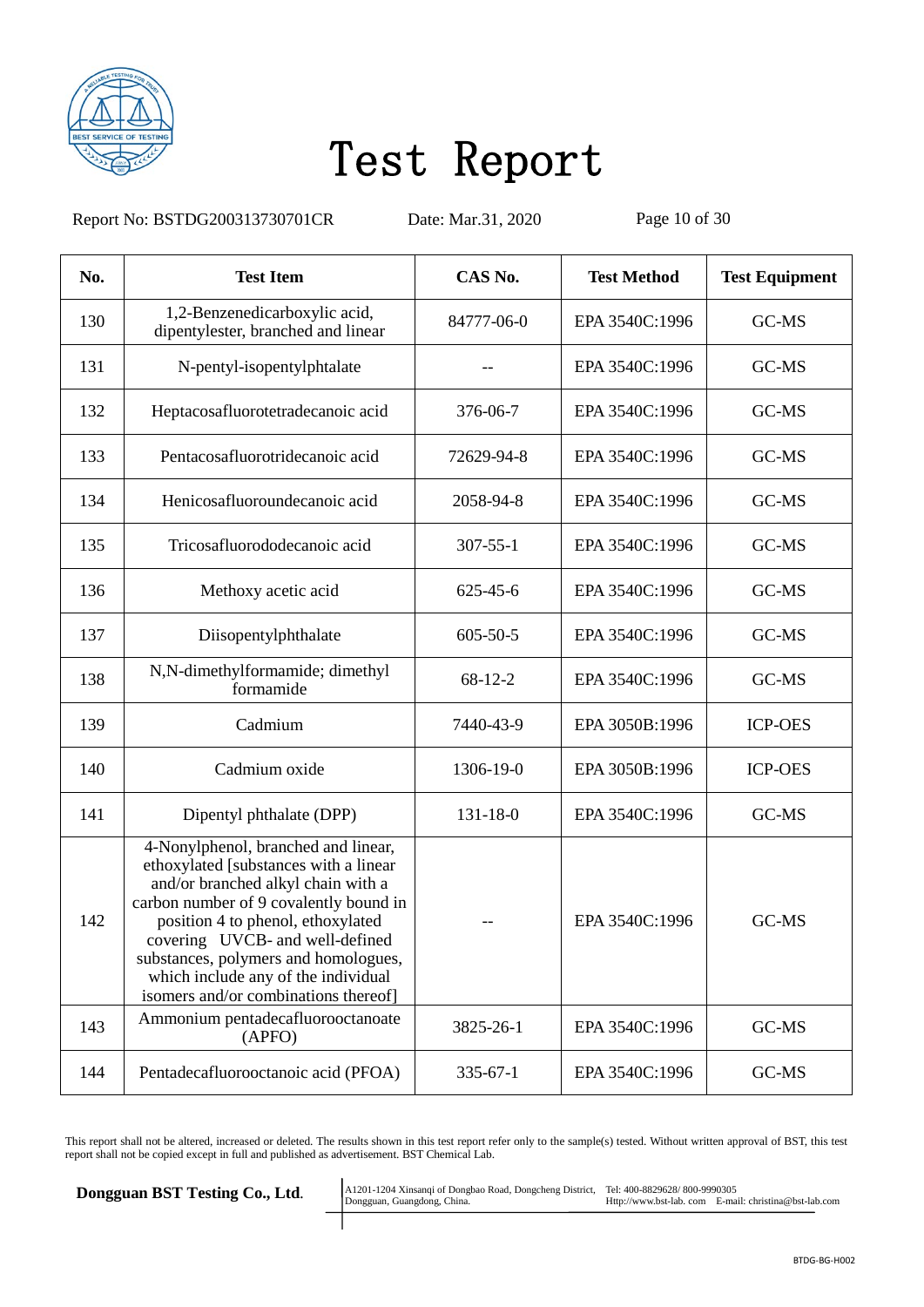

Report No: BSTDG200313730701CR Date: Mar.31, 2020 Page 11 of 30

| No. | <b>Test Item</b>                                                                                                                                                                                                                                                                        | CAS No.        | <b>Test Method</b> | <b>Test Equipment</b> |
|-----|-----------------------------------------------------------------------------------------------------------------------------------------------------------------------------------------------------------------------------------------------------------------------------------------|----------------|--------------------|-----------------------|
| 145 | Cadmium Sulfide                                                                                                                                                                                                                                                                         | 1306-23-6      | EPA 3050B:1996     | <b>ICP-OES</b>        |
| 146 | Di-N-Hexyl Phthalate                                                                                                                                                                                                                                                                    | $84 - 75 - 3$  | EPA 3540C:1996     | GC-MS                 |
| 147 | Direct Red 28                                                                                                                                                                                                                                                                           | 573-58-0       | EPA 3540C:1996     | GC-MS                 |
| 148 | Direct Black 38                                                                                                                                                                                                                                                                         | 1937-37-7      | EPA 3540C:1996     | GC-MS                 |
| 149 | Ethlenethiourea                                                                                                                                                                                                                                                                         | $96 - 45 - 7$  | EPA 3540C:1996     | GC-MS                 |
| 150 | Acetic Acid                                                                                                                                                                                                                                                                             | $301 - 04 - 2$ | EPA 3050B:1996     | <b>ICP-OES</b>        |
| 151 | Trixylyl Phosphate                                                                                                                                                                                                                                                                      | 25155-23-1     | EPA 3540C:1996     | GC-MS                 |
| 152 | 1,2-Benzenedicarboxylic acid, dihexyl<br>ester, branched and linear                                                                                                                                                                                                                     | 68515-50-4.    | EPA 3540C:1996     | GC-MS                 |
| 153 | Cadmium chloride                                                                                                                                                                                                                                                                        | 10108-64-2.    | EPA 3050B:1996     | <b>ICP-OES</b>        |
| 154 | Sodium perborate; perboric acid,<br>sodium salt                                                                                                                                                                                                                                         |                | EPA 3050B:1996     | <b>ICP-OES</b>        |
| 155 | Sodium peroxometaborate                                                                                                                                                                                                                                                                 | 7632-4-4       | EPA 3050B:1996     | <b>ICP-OES</b>        |
| 156 | 2-benzotriazol-2-yl-4,6-di-tert-butylphe<br>nol (UV-320)                                                                                                                                                                                                                                | 3846-71-7      | EPA 3540C:1996     | GC-MS                 |
| 157 | 2-ethylhexyl<br>10-ethyl-4,4-dioctyl-7-oxo-8-oxa-3,5-di<br>thia-4-stannatetradecanoate (DOTE)                                                                                                                                                                                           | 15571-58-1     | EPA 3540C:1996     | GC-MS                 |
| 158 | Reaction mass of 2-ethylhexyl<br>10-ethyl-4,4-dioctyl-7-oxo-8-oxa-3,5-di<br>thia-4-stannatetradecanoate and<br>2-ethylhexyl<br>$10$ -ethyl-4-[[2-[(2-ethylhexyl)oxy]-2-ox<br>oethyl]thio]-4-octyl-7-oxo-8-oxa-3,5-di<br>thia-4-stannatetradecanoate (reaction<br>mass of DOTE and MOTE) |                | EPA 3540C:1996     | GC-MS                 |
| 159 | 2-(2H-benzotriazol-2-yl)-4,6-ditertpent<br>ylphenol (UV-328)                                                                                                                                                                                                                            | 25973-55-1     | EPA 3540C:1996     | GC-MS                 |
| 160 | Cadmium fluoride                                                                                                                                                                                                                                                                        | 7790-79-6      | EPA 3050B:1996     | <b>ICP-OES</b>        |

This report shall not be altered, increased or deleted. The results shown in this test report refer only to the sample(s) tested. Without written approval of BST, this test report shall not be copied except in full and published as advertisement. BST Chemical Lab.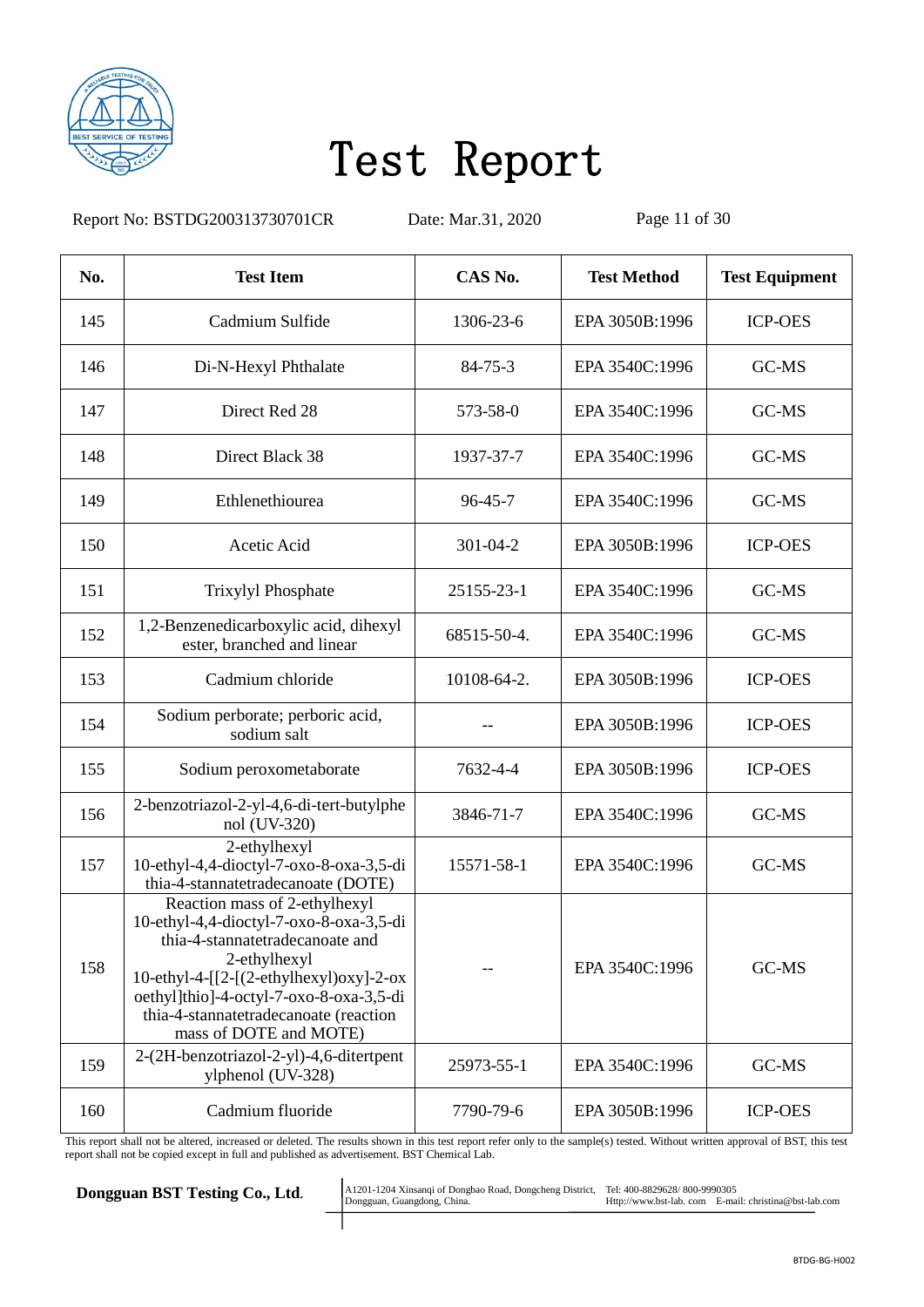

Report No: BSTDG200313730701CR Date: Mar.31, 2020 Page 12 of 30

| No. | <b>Test Item</b>                                                                                                                                                                                                                                                                                                         | CAS No.                             | <b>Test Method</b>        | <b>Test Equipment</b> |
|-----|--------------------------------------------------------------------------------------------------------------------------------------------------------------------------------------------------------------------------------------------------------------------------------------------------------------------------|-------------------------------------|---------------------------|-----------------------|
| 161 | Cadmium sulphate                                                                                                                                                                                                                                                                                                         | 10124-36-4,<br>31119-53-6           | EPA 3050B:1996            | <b>ICP-OES</b>        |
| 162 | 1,2-benzenedicarboxylic acid,<br>di-C6-10-alkyl esters;<br>1,2-benzenedicarboxylic acid, mixed<br>decyl and hexyl and octyl diesters                                                                                                                                                                                     | 68515-51-5<br>68648-93-1            | EPA 3540C:1996            | GC-MS                 |
| 163 | 5-sec-butyl-2-(2,4-dimethylcyclohex-3-<br>$en-1-yl$ )-5-methyl-1,3-dioxane [1],<br>5-sec-butyl-2-(4,6-dimethylcyclohex-3-<br>en-1-yl)-5-methyl-1,3-dioxane [2]                                                                                                                                                           |                                     | EPA 3540C:1996            | GC-MS                 |
| 164 | 1,3-propanesultone                                                                                                                                                                                                                                                                                                       | 1120-71-4                           | EPA 3540C:1996            | GC-MS                 |
| 165 | 2,4-di-tert-butyl-6-(5-chlorobenzotriazo<br>$1-2-yl$ )phenol                                                                                                                                                                                                                                                             | 3864-99-1                           | EPA 3540C:1996            | GC-MS                 |
| 166 | 2-(2H-benzotriazol-2-yl)-4-(tert-butyl)-<br>6-(sec-butyl)phenol                                                                                                                                                                                                                                                          | 36437-37-3                          | EPA 3540C:1996            | GC-MS                 |
| 167 | Nitrobenzene                                                                                                                                                                                                                                                                                                             | 98-95-3                             | EPA 3540C:1996            | GC-MS                 |
| 168 | Perfluorononan-1-oic acid<br>$(2,2,3,3,4,4,5,5,6,6,7,7,8,8,9,9,9)$ -heptad<br>ecafluorononanoic acid and its sodium<br>and ammonium salts                                                                                                                                                                                | 375-95-1<br>21049-39-8<br>4149-60-4 | EPA 3540C:1996            | GC-MS                 |
| 169 | Benzo[a]pyrene                                                                                                                                                                                                                                                                                                           | $50-32-8$                           | <b>AFPS GS</b><br>2014:01 | GC-MS                 |
| 170 | 4,4'-isopropylidenediphenol (bisphenol<br>A)                                                                                                                                                                                                                                                                             | $80 - 05 - 7$                       | EPA 3540C:1996            | GC-MS                 |
| 171 | 4-Heptylphenol, branched and linear<br>[substances with a linear and/or<br>branched alkyl chain with a carbon<br>number of 7 covalently bound<br>predominantly in position 4 to phenol,<br>covering also UVCB- and well-defined<br>substances which include any of the<br>individual isomers or a combination<br>thereof |                                     | EPA 3050B:1996            | <b>ICP-OES</b>        |
| 172 | Nonadecafluorodecanoic acid (PFDA)<br>and its sodium and ammonium salts                                                                                                                                                                                                                                                  | 3108-42-7<br>335-76-2<br>3830-45-3  | EPA 3540C:1996            | GC-MS                 |
| 173 | $p-(1,1-dimethylpropyl)$ phenol                                                                                                                                                                                                                                                                                          | 80-46-6                             | EPA 3540C:1996            | GC-MS                 |

This report shall not be altered, increased or deleted. The results shown in this test report refer only to the sample(s) tested. Without written approval of BST, this test report shall not be copied except in full and published as advertisement. BST Chemical Lab.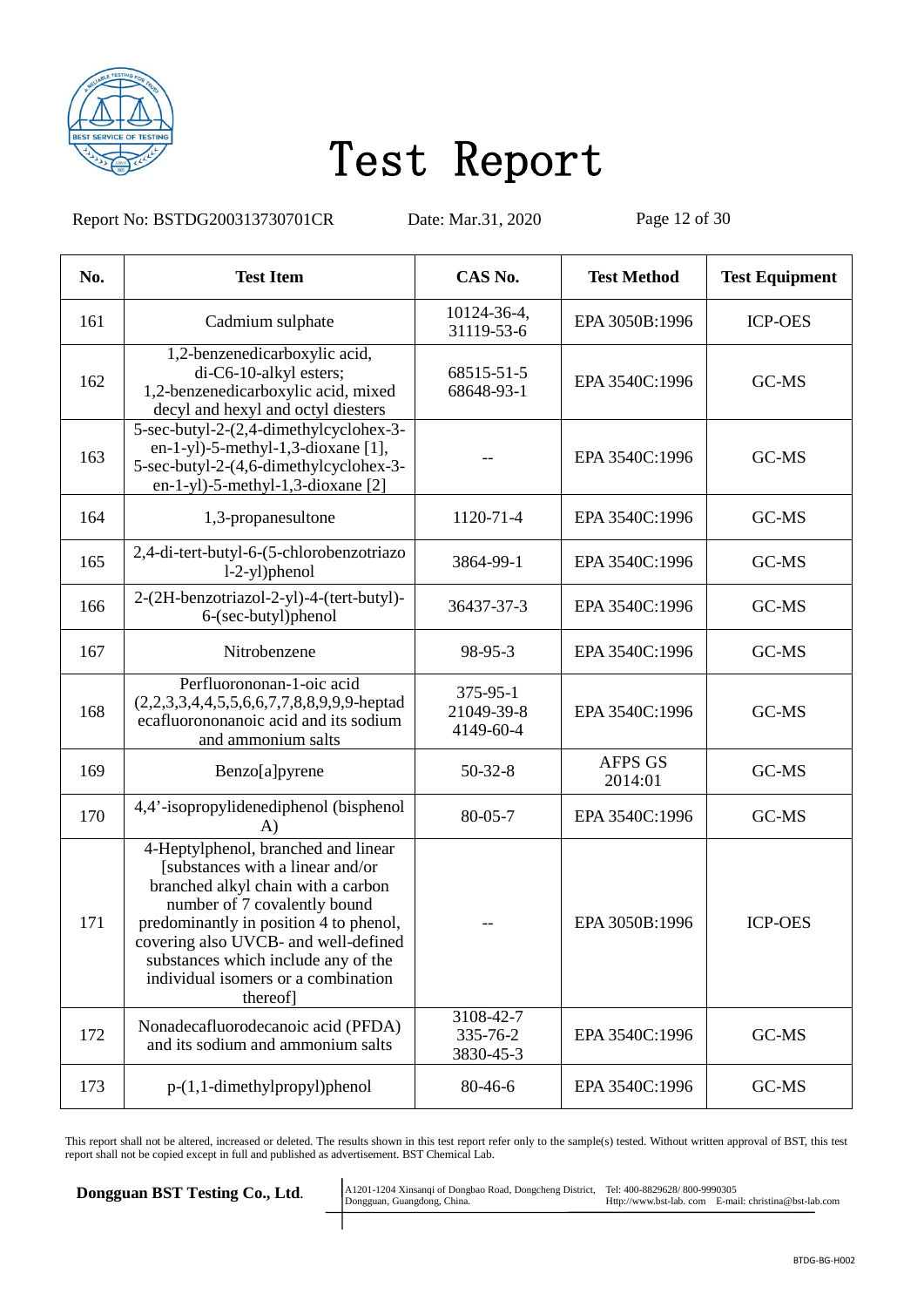

Report No: BSTDG200313730701CR Date: Mar.31, 2020 Page 13 of 30

| No. | <b>Test Item</b>                                                                                                                                                                                        | CAS No.                          | <b>Test Method</b>            | <b>Test Equipment</b> |
|-----|---------------------------------------------------------------------------------------------------------------------------------------------------------------------------------------------------------|----------------------------------|-------------------------------|-----------------------|
| 174 | Perfluorohexane-1-sulphonic acid and<br>its salts                                                                                                                                                       |                                  | EPA 3540C:1996                | GC-MS                 |
| 175 | Benz[a]anthracene                                                                                                                                                                                       | $56 - 55 - 3$ ,<br>1718-53-2     | AfPS GS 2014:01               | GC-MS                 |
| 176 | Cadmium carbonate                                                                                                                                                                                       | 513-78-0                         | EPA 3050B:1996                | <b>ICP-OES</b>        |
| 177 | Cadmium hydroxide                                                                                                                                                                                       | 21041-95-2                       | EPA 3050B:1996                | <b>ICP-OES</b>        |
| 178 | Cadmium nitrate                                                                                                                                                                                         | $10022 - 68 - 1$ ,<br>10325-94-7 | EPA 3050B:1996                | <b>ICP-OES</b>        |
| 179 | Chrysene                                                                                                                                                                                                | $218-01-9$ ,<br>1719-03-5        | EPA 3540C:1996                | GC-MS                 |
| 180 | Dodecachloropentacyclo[12.2.1.16,9.02<br>,13.05,10]octadeca-7,15-diene<br>("Dechlorane Plus"TM)<br>covering any of its individual anti- and<br>syn-isomers or any combination thereof                   |                                  | EPA 3540C:1996                | GC-MS                 |
| 181 | Reaction products of<br>1,3,4-thiadiazolidine-2,5-dithione,<br>formaldehyde and 4-heptylphenol,<br>branched and linear (RP-HP)<br>with $\geq 0.1\%$ w/w 4-heptylphenol,<br>branched and linear (4-HPbl) |                                  | EPA 3050B:1996                | <b>ICP-OES</b>        |
| 182 | Octamethylcyclotetrasiloxane D4                                                                                                                                                                         | 556-67-2                         | EPA 3540C:1996                | GC-MS                 |
| 183 | Decamethylcyclopentasiloxane D5                                                                                                                                                                         | 541-02-6                         | EPA 3540C:1996                | GC-MS                 |
| 184 | Dodecamethylcyclohexasiloxane D6                                                                                                                                                                        | 540-97-6                         | EPA 3540C:1996                | GC-MS                 |
| 185 | Lead                                                                                                                                                                                                    | 7439-92-1                        | EPA 3050B:1996                | <b>ICP-OES</b>        |
| 186 | Disodium octaborate                                                                                                                                                                                     | 12008-41-2                       | EPA 3050B:1996                | <b>ICP-OES</b>        |
| 187 | Benzo[ghi]perylene                                                                                                                                                                                      | 191-24-2                         | AFPS GS 2014:01<br><b>PAK</b> | GC-MS                 |
| 188 | Terphenyl, hydrogenated                                                                                                                                                                                 | 61788-32-7                       | EPA 3540C:1996                | GC-MS                 |
| 189 | Ethylenediamine EDA                                                                                                                                                                                     | $107 - 15 - 3$                   | EPA 3540C:1996                | GC-MS                 |

This report shall not be altered, increased or deleted. The results shown in this test report refer only to the sample(s) tested. Without written approval of BST, this test report shall not be copied except in full and published as advertisement. BST Chemical Lab.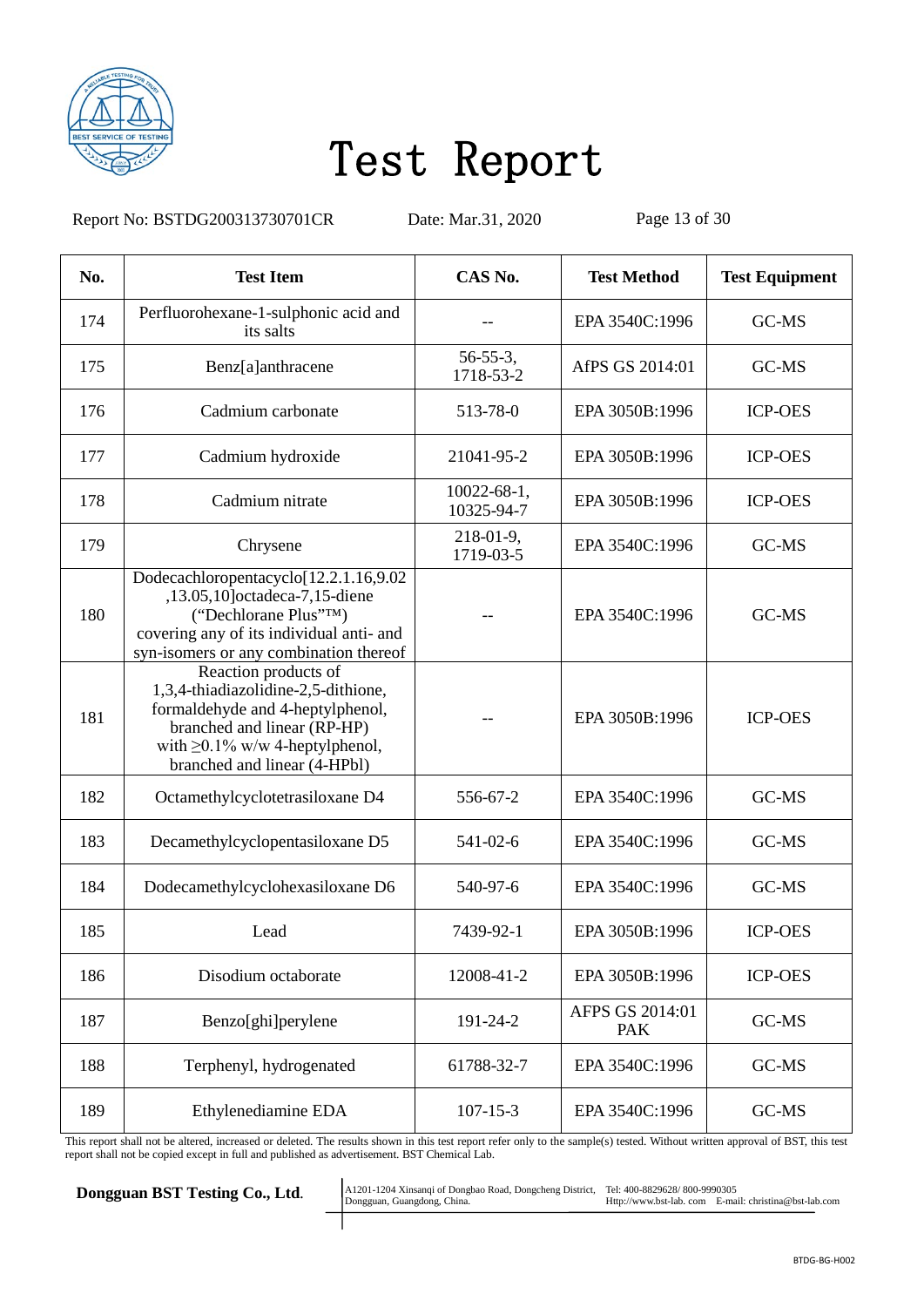

Report No: BSTDG200313730701CR Date: Mar.31, 2020 Page 14 of 30

| No. | <b>Test Item</b>                                                                                                                                                        | CAS No.                        | <b>Test Method</b>            | <b>Test Equipment</b> |
|-----|-------------------------------------------------------------------------------------------------------------------------------------------------------------------------|--------------------------------|-------------------------------|-----------------------|
| 190 | Benzene-1,2,4-tricarboxylic acid 1,2<br>anhydride trimellitic anhydride; TMA                                                                                            | 552-30-7                       | EPA 3540C:1996                | GC-MS                 |
| 191 | Dicyclohexyl phthalate DCHP                                                                                                                                             | $84 - 61 - 7$                  | EPA 3540C:1996                | GC-MS                 |
| 192 | 1,7,7-trimethyl-3-(phenylmethylene)bic<br>yclo <sup>[2.2.1]</sup> heptan-2-one                                                                                          | 15087-24-8                     | EPA 3540C:1996                | GC-MS                 |
| 193 | 2,2-bis(4'-hydroxyphenyl)-4-methylpen<br>tane                                                                                                                           | 6807-17-6                      | EPA 3540C:1996                | GC-MS                 |
| 194 | Benzo[k]fluoranthene                                                                                                                                                    | 207-08-9                       | AFPS GS 2014:01<br><b>PAK</b> | GC-MS                 |
| 195 | Fluoranthene                                                                                                                                                            | $206 - 44 - 0$ ;<br>93951-69-0 | AFPS GS 2014:01<br><b>PAK</b> | GC-MS                 |
| 196 | Phenanthrene                                                                                                                                                            | $85-01-8$                      | AFPS GS 2014:01<br><b>PAK</b> | GC-MS                 |
| 197 | Pyrene                                                                                                                                                                  | $129-00-0;$<br>1718-52-1       | AFPS GS 2014:01<br><b>PAK</b> | GC-MS                 |
| 198 | 2-methoxyethyl acetate                                                                                                                                                  | 110-49-6                       | EPA 3540C:1996                | GC-MS                 |
| 199 | Tris(4-nonylphenyl, branched and<br>linear) phosphite (TNPP) with $\geq$<br>0.1% w/w of 4-nonylphenol, branched<br>and linear (4-NP)                                    |                                | EPA 3540C:1996                | GC-MS                 |
| 200 | 2,3,3,3-tetrafluoro-2-(heptafluoropropo<br>xy) propionic acid, its salts and its acyl<br>halides (covering any of their individual<br>isomers and combinations thereof) |                                | EPA 3540C:1996                | GC-MS                 |
| 201 | 4-tert-butylphenol                                                                                                                                                      | 98-54-4                        | EPA 3540C:1996                | GC-MS                 |
| 202 | Perfluorobutane sulfonic acid (PFBS)<br>and its salts                                                                                                                   |                                | EPA 3540C:1996                | GC-MS                 |
| 203 | Diisohexyl phthalate                                                                                                                                                    | 71850-09-4                     | EPA 3540C:1996                | GC-MS                 |
| 204 | 2-methyl-1-(4-methylthiophenyl)-2-mo<br>rpholinopropan-1-one                                                                                                            | 71868-10-5                     | EPA 3540C:1996                | GC-MS                 |
| 205 | 2-benzyl-2-dimethylamino-4'-morpholi<br>nobutyrophenone                                                                                                                 | 119313-12-1                    | EPA 3540C:1996                | GC-MS                 |

This report shall not be altered, increased or deleted. The results shown in this test report refer only to the sample(s) tested. Without written approval of BST, this test report shall not be copied except in full and published as advertisement. BST Chemical Lab.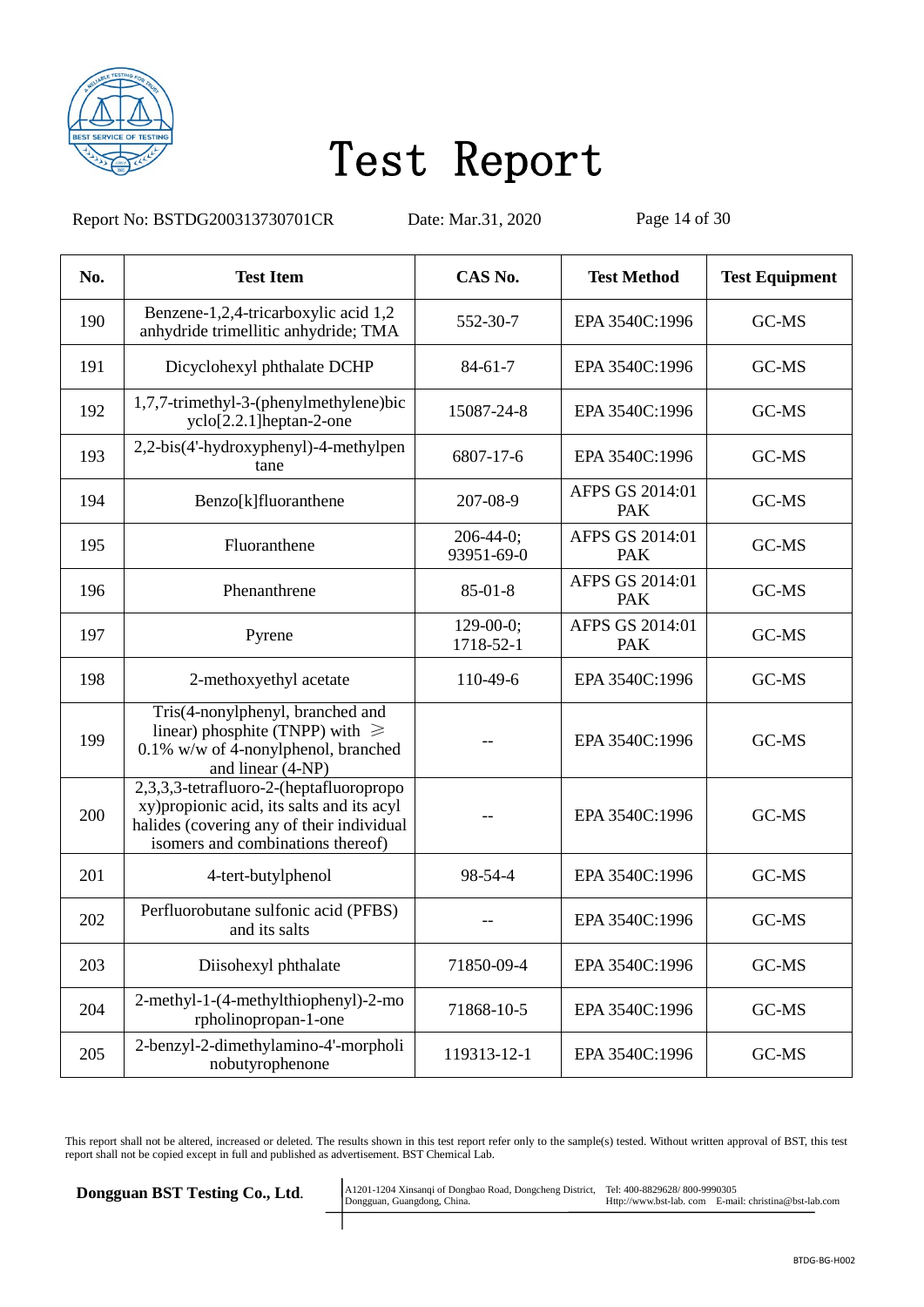

Report No: BSTDG200313730701CR Date: Mar.31, 2020 Page 15 of 30

#### **Test Results:**

| No.            | <b>Test Item</b>                                                      | $MDL(\frac{6}{6})$ | Result $(\% )$ | <b>Classification</b>                                                              |
|----------------|-----------------------------------------------------------------------|--------------------|----------------|------------------------------------------------------------------------------------|
| $\mathbf{1}$   | Anthracene                                                            | 0.005              | N.D.           | <b>PBT</b>                                                                         |
| $\overline{2}$ | 4,4'-Diaminodiphenylmenthane                                          | 0.005              | N.D.           | <b>Carcinogen Category 2</b>                                                       |
| 3              | Dibuty1 phthalate (DBP)                                               | 0.005              | N.D.           | Toxic for reproduction Category 2                                                  |
| $\overline{4}$ | 5-tert-buty1-2,4,6-trinitro-m-<br>Xylene(musk xylene)                 | 0.005              | N.D.           | vPvB                                                                               |
| 5              | Bis(2-ethyl(phthalate)<br>(DEHP)                                      | 0.005              | N.D.           | Toxic for reproduction Category 2                                                  |
| 6              | Hexabromocyclododecane(HBCD<br>D)                                     | 0.005              | N.D.           | <b>PBT</b>                                                                         |
| $\overline{7}$ | Alkanes, C10-13, chloro(Short Chain<br><b>Chlorinated Paraffins</b> ) | 0.01               | N.D.           | <b>PBT</b>                                                                         |
| 8              | Benzyl butyl phthalate (BBP)                                          | 0.005              | N.D.           | Toxic for reproduction Category 2                                                  |
| 9              | Bis(tributyltin) oxide(TBTO)*                                         | 0.005              | N.D.           | <b>PBT</b>                                                                         |
| 10             | Cobalt dichloride**                                                   | 0.005              | N.D.           | Carcinogen category 2                                                              |
| 11             | Diarsenic pentaoxide**                                                | 0.005              | N.D.           | Carcinogen category 1                                                              |
| 12             | Diarsenic trioxide**                                                  | 0.005              | N.D.           | Carcinogen category 1                                                              |
| 13             | Triethyl arsenate**                                                   | 0.005              | N.D.           | Carcinogen category 1                                                              |
| 14             | Lead hydrogen arsenate**                                              | 0.005              | N.D.           | Carcinogen category 1; Toxic for<br>reproduction Category 1                        |
| 15             | Sodium dichromate**                                                   | 0.005              | N.D.           | Carcinogen category 2; Toxic for<br>reproduction Category 2; Mutagen<br>Category 2 |
| 16             | Anthracene oil                                                        | 0.005              | N.D.           | <b>PBT</b>                                                                         |
| 17             | Anthracene oil, anthracene paste,<br>distn. Lights                    | 0.005              | N.D.           | <b>PBT</b>                                                                         |

This report shall not be altered, increased or deleted. The results shown in this test report refer only to the sample(s) tested. Without written approval of BST, this test report shall not be copied except in full and published as advertisement. BST Chemical Lab.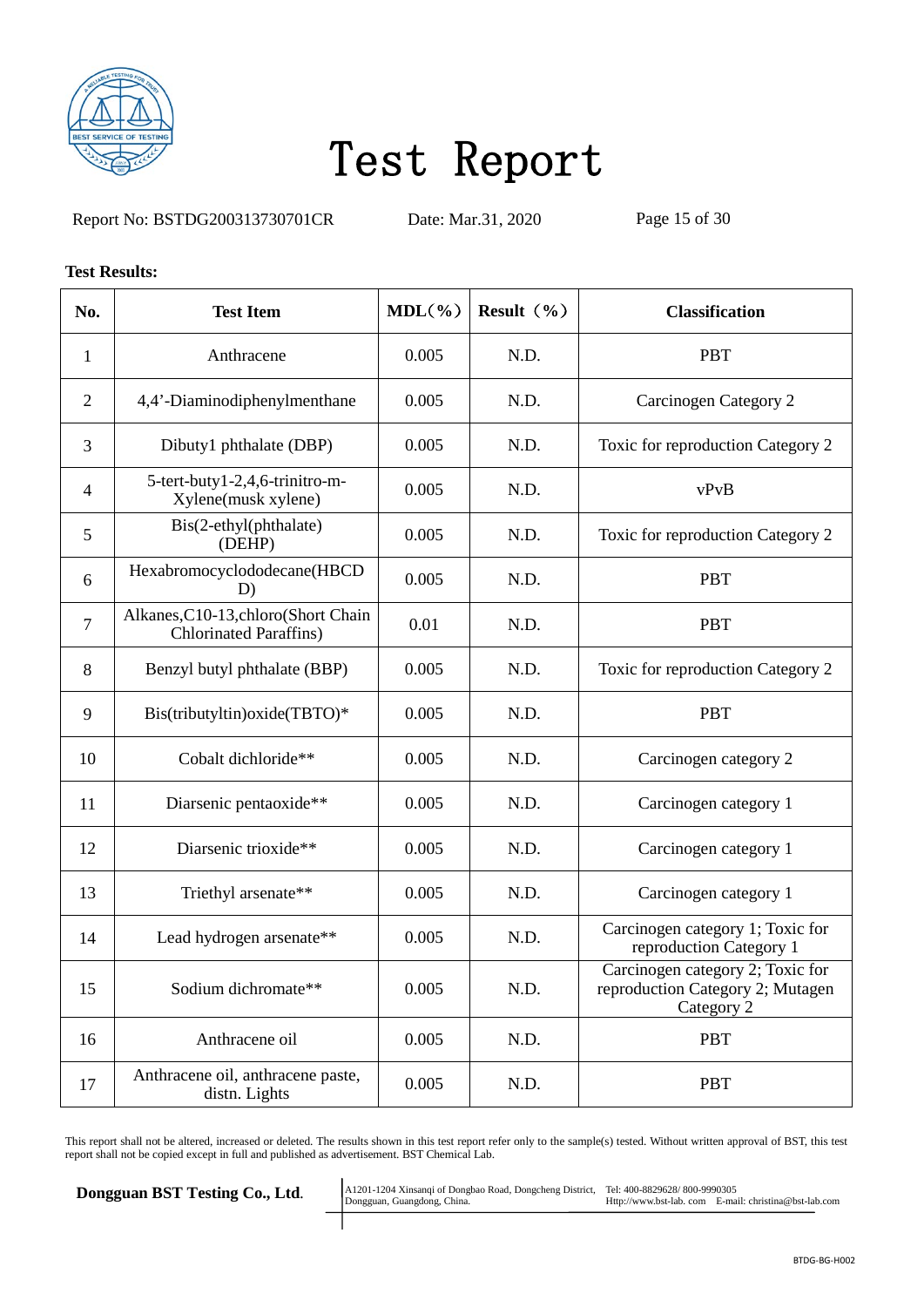

Report No: BSTDG200313730701CR Date: Mar.31, 2020 Page 16 of 30

| No. | <b>Test Item</b>                                                 | $MDL(\frac{6}{6})$ | Result $(\% )$ | <b>Classification</b>                                                              |
|-----|------------------------------------------------------------------|--------------------|----------------|------------------------------------------------------------------------------------|
| 18  | Anthracene oil, anthracene paste,<br>anthracene fraction         | 0.005              | N.D.           | <b>PBT</b>                                                                         |
| 19  | Anthracene oil, anthracene-low                                   | 0.005              | N.D.           | <b>PBT</b>                                                                         |
| 20  | Anthracene oil, anthracene paste                                 | 0.050              | N.D.           | <b>PBT</b>                                                                         |
| 21  | Diisobutyl phthalate                                             | 0.005              | N.D.           | Toxic for reproduction Category 2                                                  |
| 22  | 2,4-Dinitrotoluene                                               | 0.005              | N.D.           | Carcinogen category 2                                                              |
| 23  | coal tar pitch, high temperature                                 | 0.050              | N.D.           | PBT; Carcinogen category 2                                                         |
| 24  | tris(2-chloroethyl)phosphate                                     | 0.005              | N.D.           | Carcinogen category 2; Toxic for<br>reproduction Category 1                        |
| 25  | Lead sulfochromate yellow (C.I.<br>Pigment Yellow 34)            | 0.005              | N.D.           | Carcinogen category 2; Toxic for<br>reproduction Category 1                        |
| 26  | Lead chromate molybdate sulfate<br>red<br>(C.I. Pigment Red 104) | 0.005              | N.D.           | Carcinogen category 2; Toxic for<br>reproduction Category 1                        |
| 27  | Lead chromate                                                    | 0.005              | N.D.           | Carcinogen category 1; Toxic for<br>reproduction Category 1                        |
| 28  | Acrylamide                                                       | 0.005              | N.D.           | Carcinogen category 2: Mutagen<br>category 2                                       |
| 29  | Trichloroethylene                                                | 0.005              | N.D.           | Carcinogen category 2                                                              |
| 30  | Boric acid                                                       | 0.005              | N.D.           | Toxic for reproduction<br>category 2                                               |
| 31  | Disodium tetraborate, anhydrou                                   | 0.005              | N.D.           | Toxic for reproduction<br>category 2                                               |
| 32  | tetraboron disodium heptaoxide<br>hydrate                        | 0.005              | N.D.           | Toxic for reproduction<br>category 2                                               |
| 33  | Sodium chromate                                                  | 0.005              | N.D.           | Carcinogen category 2; Toxic for<br>reproduction Category 2; Mutagen<br>Category 2 |
| 34  | Potassium chromate                                               | 0.005              | N.D.           | Carcinogen category 2;<br>Mutagen Category 2                                       |
| 35  | Ammonium dichromate                                              | 0.005              | N.D.           | Carcinogen category 2; Toxic for<br>reproduction Category 2; Mutagen               |

This report shall not be altered, increased or deleted. The results shown in this test report refer only to the sample(s) tested. Without written approval of BST, this test report shall not be copied except in full and published as advertisement. BST Chemical Lab.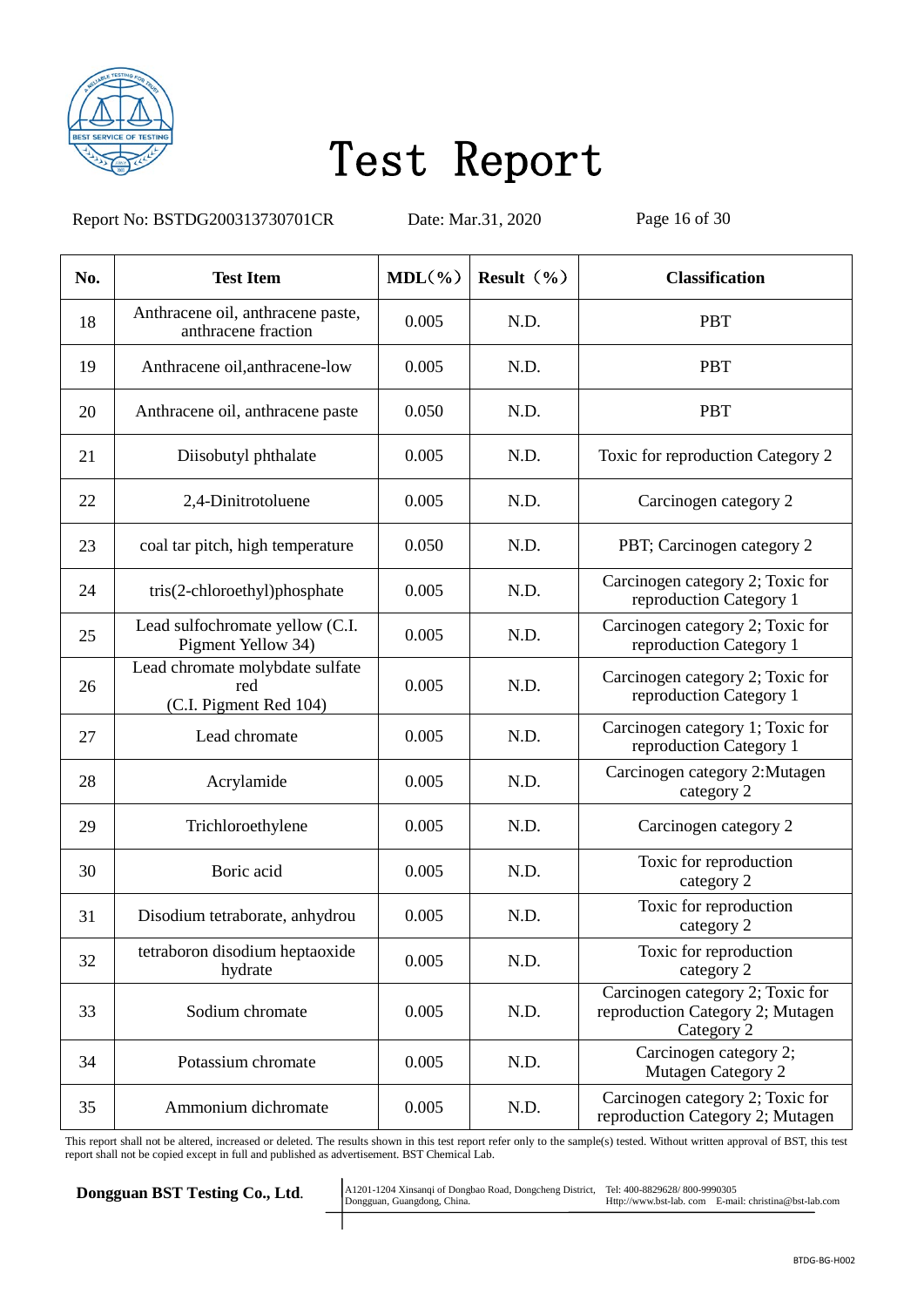

Report No: BSTDG200313730701CR Date: Mar.31, 2020 Page 17 of 30

| No. | <b>Test Item</b>                                                                | $MDL(\frac{6}{6})$ | Result $(\% )$ | <b>Classification</b>                                                              |
|-----|---------------------------------------------------------------------------------|--------------------|----------------|------------------------------------------------------------------------------------|
|     |                                                                                 |                    |                | Category 2                                                                         |
| 36  | Potassium dichromate                                                            | 0.005              | N.D.           | Carcinogen category 2; Toxic for<br>reproduction Category 2; Mutagen<br>Category 2 |
| 37  | Cobalt sulfate                                                                  | 0.005              | N.D.           | Carcinogen category 2; Toxic for<br>reproduction Category 2                        |
| 38  | Cobalt dinitrat                                                                 | 0.005              | N.D.           | Carcinogen category 2; Toxic for<br>reproduction Category 2                        |
| 39  | Cobalt carbonate                                                                | 0.005              | N.D.           | Carcinogen category 2; Toxic for<br>reproduction Category 2                        |
| 40  | Cobalt diacetate                                                                | 0.005              | N.D.           | Carcinogen category 2; Toxic for<br>reproduction Category 2                        |
| 41  | 2-Methoxyethanol                                                                | 0.005              | N.D.           | Toxic for reproduction<br>Category 2                                               |
| 42  | 2-Ethoxyethanol                                                                 | 0.005              | N.D.           | Toxic for reproduction<br>Category 2                                               |
| 43  | Chromium trioxide                                                               | 0.005              | N.D.           | Carcinogen category 2;<br>Mutagen Category 2                                       |
|     | Chromic acid                                                                    |                    |                |                                                                                    |
| 44  | Dichromic acid                                                                  | 0.005              | N.D.           | Carcinogen category 2                                                              |
|     | Oligomers of chromicacid<br>and dichromic acid                                  |                    |                |                                                                                    |
| 45  | 2- ethoxyethyl acetate                                                          | 0.005              | N.D.           | Toxic for reproduction<br>Category 2                                               |
| 46  | Strontium chromate                                                              | 0.005              | N.D.           | Carcinogen category 2                                                              |
| 47  | 1,2-Benzenedicarboxylic<br>acid, di-(C7-11)-branched and linear<br>alkyl esters | 0.005              | N.D.           | Toxic for reproduction<br>Category 2                                               |
| 48  | Hydrazine                                                                       | 0.005              | N.D.           | Carcinogen category 2                                                              |
| 49  | 1-Methyl-2-pyrrolidinone                                                        | 0.005              | N.D.           | Toxic for reproduction<br>Category 2                                               |
| 50  | 1,2,3-trichloropropane                                                          | 0.005              | N.D.           | Carcinogen category 2; Toxic for<br>reproduction Category 2                        |

This report shall not be altered, increased or deleted. The results shown in this test report refer only to the sample(s) tested. Without written approval of BST, this test report shall not be copied except in full and published as advertisement. BST Chemical Lab.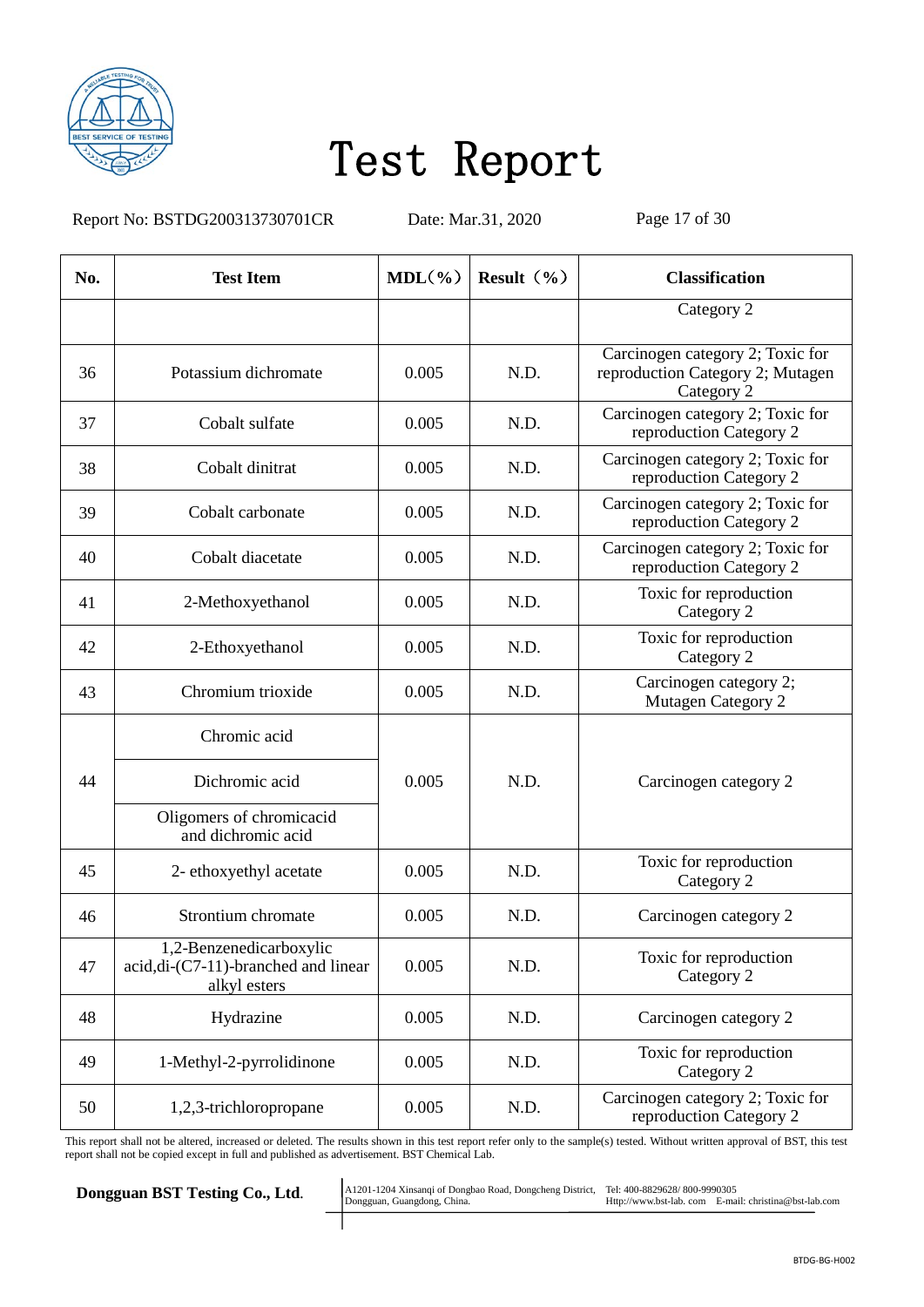

Report No: BSTDG200313730701CR Date: Mar.31, 2020 Page 18 of 30

| No. | <b>Test Item</b>                                                                                | $MDL(\frac{6}{6})$ | Result $(\% )$ | <b>Classification</b>                                       |
|-----|-------------------------------------------------------------------------------------------------|--------------------|----------------|-------------------------------------------------------------|
| 51  | 1,2-Benzenedicarboxylic acid,<br>$di$ - $(C7-11)$ -branched and linear<br>alkyl esters, C7-rich | 0.005              | N.D.           | Toxic for reproduction<br>Category 2;                       |
| 52  | Zirconia Aluminosilicate<br><b>Refractory Ceramic Fibres</b>                                    | 0.005              | N.D.           | Carcinogen category 2                                       |
| 53  | Calcium arsenate                                                                                | 0.005              | N.D.           | Carcinogen category 2                                       |
| 54  | Bis(2-methoxyethyl) ether                                                                       | 0.005              | N.D.           | Toxic for reproduction<br>Category 2                        |
| 55  | <b>Aluminosilicate Refractory</b><br><b>Ceramic Fibres</b>                                      | 0.005              | N.D.           | Carcinogen category 2                                       |
| 56  | Potassium<br>hydroxyoctaoxodizincatedichromat<br>e                                              | 0.005              | N.D.           | Carcinogen category 2                                       |
| 57  | Lead dipicrate                                                                                  | 0.005              | N.D.           | Toxic for reproduction<br>Category 2                        |
| 58  | N,N-dimethylacetamide                                                                           | 0.005              | N.D.           | Toxic for reproduction<br>Category 2                        |
| 59  | Arsenic acid                                                                                    | 0.005              | N.D.           | Carcinogen category 2                                       |
| 60  | 2-Methoxyaniline; o-Anisidine                                                                   | 0.005              | N.D.           | Carcinogen category 2                                       |
| 61  | Trilead diarsenate                                                                              | 0.005              | N.D.           | Carcinogen category 2; Toxic for<br>reproduction Category 2 |
| 62  | 1,2-dichloroethane                                                                              | 0.005              | N.D.           | Carcinogen category 2                                       |
| 63  | Pentazinc chromate octahydroxide                                                                | 0.005              | N.D.           | Carcinogen category 2                                       |
| 64  | 4-(1,1,3,3-tetramethylbutyl)phenol                                                              | 0.005              | N.D.           | Carcinogen category2; Toxic for<br>reproduction Category 2  |
| 65  | Formaldehyde, oligomeric reaction<br>products with aniline                                      | 0.005              | N.D.           | Carcinogen category 2                                       |
| 66  | Bis(2-methoxyethyl) phthalate                                                                   | 0.005              | N.D.           | Toxic for reproduction Category 2                           |
| 67  | Lead diazide, Lead azide                                                                        | 0.005              | N.D.           | Toxic for reproduction Category 2                           |
| 68  | Lead styphnate                                                                                  | 0.005              | N.D.           | Toxic for reproduction Category 2                           |

This report shall not be altered, increased or deleted. The results shown in this test report refer only to the sample(s) tested. Without written approval of BST, this test report shall not be copied except in full and published as advertisement. BST Chemical Lab.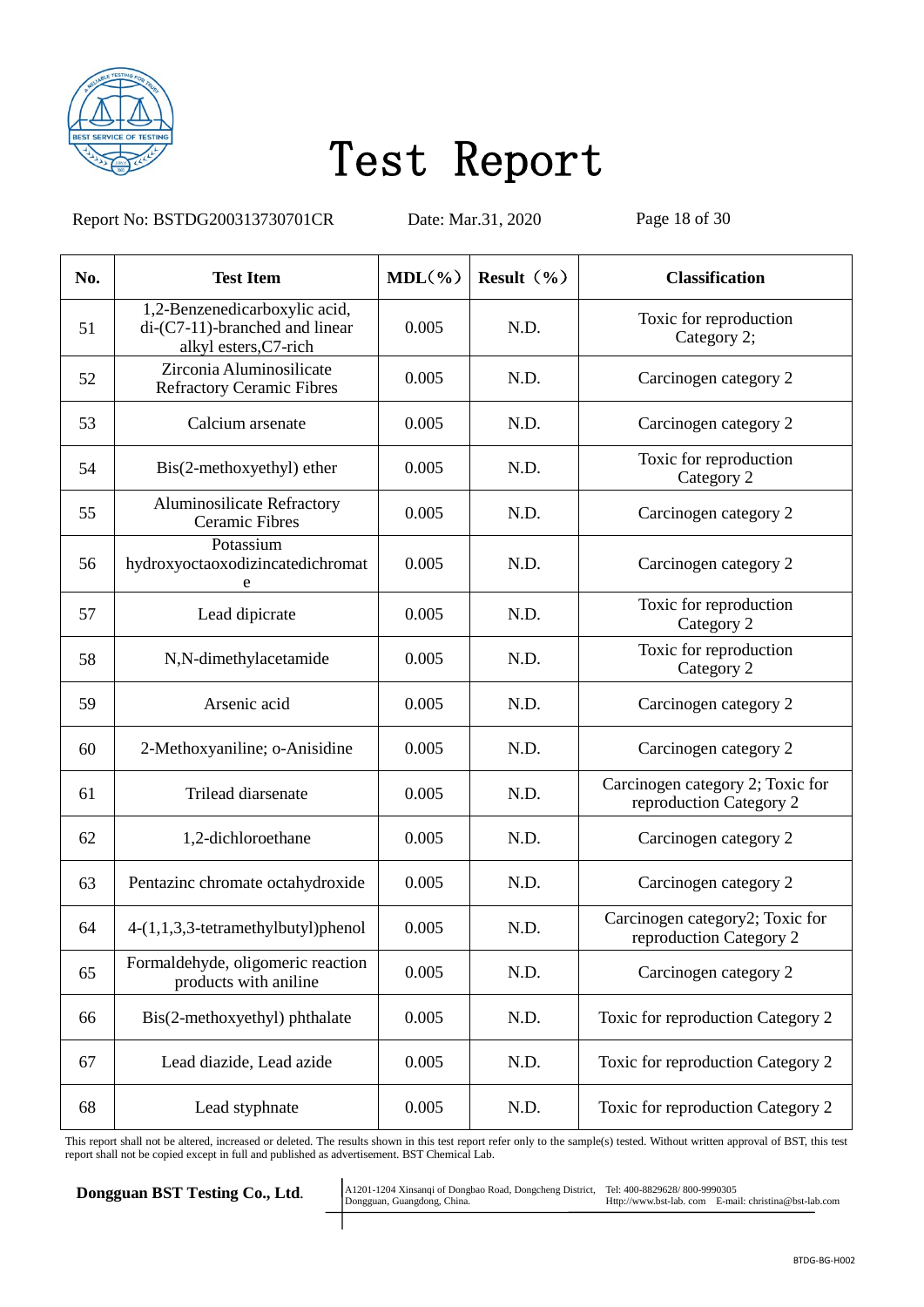

Report No: BSTDG200313730701CR Date: Mar.31, 2020 Page 19 of 30

| No. | <b>Test Item</b>                                                                                                                                                | $MDL(\% )$ | Result $(\% )$ | <b>Classification</b>             |
|-----|-----------------------------------------------------------------------------------------------------------------------------------------------------------------|------------|----------------|-----------------------------------|
| 69  | 2,2'-dichloro-4,4'-methylenedianilin<br>e                                                                                                                       | 0.005      | N.D.           | Carcinogen category 2             |
| 70  | Phenolphthalein                                                                                                                                                 | 0.005      | N.D.           | Carcinogen category 2             |
| 71  | Dichromium tris(chromate)                                                                                                                                       | 0.005      | N.D.           | Carcinogen category 2             |
| 72  | $1,2-bis(2-methoxyethoxy)$<br>Ethane (TEGDME; triglyme)                                                                                                         | 0.005      | N.D.           | Toxic for reproduction Category 2 |
| 73  | 1,2-dimethoxyethane;<br>ethyleneglycol dimethyl ether<br>(EGDME)                                                                                                | 0.005      | N.D.           | Toxic for reproduction Category 2 |
| 74  | Diboron trioxide                                                                                                                                                | 0.005      | N.D.           | Toxic for reproduction Category 2 |
| 75  | Formamide                                                                                                                                                       | 0.005      | N.D.           | Toxic for reproduction Category 2 |
| 76  | Lead(II)bis(methanesulfonate)                                                                                                                                   | 0.005      | N.D.           | Toxic for reproduction Category 2 |
| 77  | $TGIC(1,3,5-tris(oxiranylmethyl)$<br>-1,3,5-triazine-2,4,6-(1H,3H,5H)-tri<br>one)                                                                               | 0.005      | N.D.           | Mutagenic category 2              |
| 78  | $\overline{\beta$ -TGIC(1,3,5-tris<br>$[(2S and 2R) - 2, 3$ -epoxypropyl]<br>$-1,3,5$ -triazine-2,4,6<br>$-(1H, 3H, 5H)$ -trione)                               | 0.005      | N.D.           | Mutagenic category 2              |
| 79  | 4,4'-bis(dimethylamino)<br>Benzophenone<br>(Michler's ketone)                                                                                                   | 0.005      | N.D.           | Carcinogen category 2             |
| 80  | N,N,N',N'-tetramethyl-<br>4,4'-methylenedianiline<br>(Michler's base)                                                                                           | 0.005      | N.D.           | Carcinogen category 2             |
| 81  | [4-[4,4'-bis(dimethylamino)<br>benzhydrylidene]cyclohexa<br>$-2,5$ -dien-1-ylidene]<br>dimethylammonium chloride<br>(C.I. Basic Violet 3)                       | 0.005      | N.D.           | Carcinogen category 2             |
| 82  | $[4-[[4-anilino-1-naphthyl]]]$<br>[4-(dimethylamino)phenyl]<br>methylene]cyclohex<br>a-2,5-dien-1-ylidene]<br>dimethylammonium chloride<br>(C.I. Basic Blue 26) | 0.005      | N.D.           | Carcinogen category 2             |

This report shall not be altered, increased or deleted. The results shown in this test report refer only to the sample(s) tested. Without written approval of BST, this test report shall not be copied except in full and published as advertisement. BST Chemical Lab.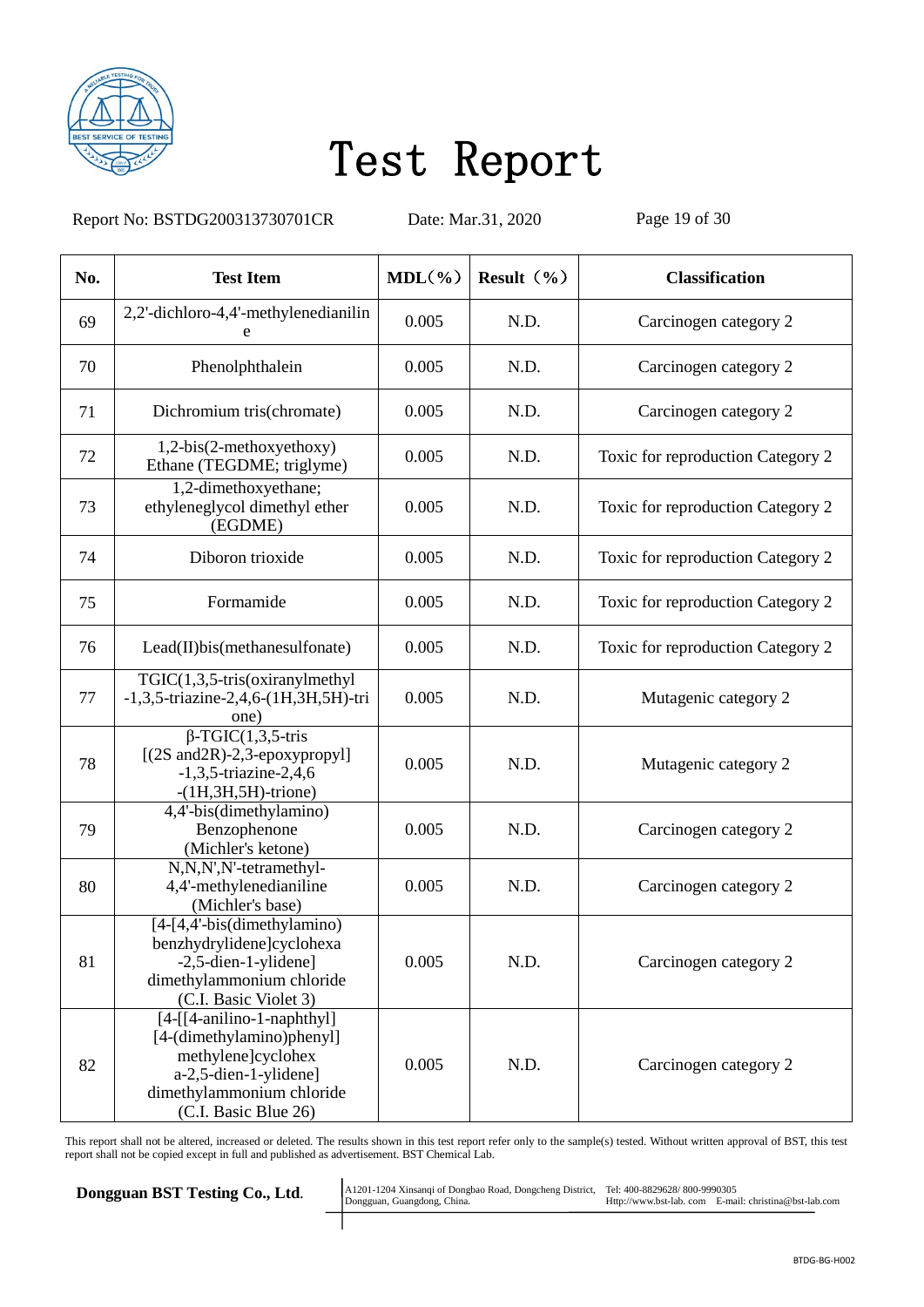

Report No: BSTDG200313730701CR Date: Mar.31, 2020 Page 20 of 30

| No. | <b>Test Item</b>                                                                                                         | $MDL(\% )$ | Result $(\% )$ | <b>Classification</b>             |
|-----|--------------------------------------------------------------------------------------------------------------------------|------------|----------------|-----------------------------------|
| 83  | $\alpha$ , $\alpha$ -Bis[4-(dimethylamino)<br>phenyl]-4 (phenylamino)<br>naphthalene-1-methanol<br>(C.I. Solvent Blue 4) | 0.005      | N.D.           | Carcinogen category 2             |
| 84  | 4,4'-bis(dimethylamino)<br>-4"-(methylamino) trityl alcohol                                                              | 0.005      | N.D.           | Carcinogen category 2             |
| 85  | 3-ethyl-2-methyl-2-(3-methylbutyl)<br>-1,3-oxazolidine                                                                   | 0.005      | N.D.           | Toxic for reproduction Category 2 |
| 86  | 4-methyl-m-phenylenediamine<br>(2,4-toluene-diamine)                                                                     | 0.005      | N.D.           | Carcinogen category 2             |
| 87  | N-methylacetamide                                                                                                        | 0.005      | N.D.           | Toxic for reproduction Category 2 |
| 88  | Pentalead tetraoxide sulphate                                                                                            | 0.005      | N.D.           | Toxic for reproduction Category 2 |
| 89  | Biphenyl-4-ylamine                                                                                                       | 0.005      | N.D.           | Carcinogen category 2             |
| 90  | Dinoseb                                                                                                                  | 0.005      | N.D.           | Toxic for reproduction Category 2 |
| 91  | Dioxobis(stearato)trilead                                                                                                | 0.005      | N.D.           | Toxic for reproduction Category 2 |
| 92  | Lead dinitrate                                                                                                           | 0.005      | N.D.           | Toxic for reproduction Category 2 |
| 93  | Tetralead trioxide sulphate                                                                                              | 0.005      | N.D.           | Toxic for reproduction Category 2 |
| 94  | Lead oxide (lead monoxide)                                                                                               | 0.005      | N.D.           | Toxic for reproduction Category 2 |
| 95  | Lead titanium trioxide                                                                                                   | 0.005      | N.D.           | Toxic for reproduction Category 2 |
| 96  | 4,4'-methylenedi-o-toluidine                                                                                             | 0.005      | N.D.           | Carcinogen category 2             |
| 97  | Acetic acid, lead salt, basic                                                                                            | 0.005      | N.D.           | Toxic for reproduction Category 2 |
| 98  | Dimethyl sulphate                                                                                                        | 0.005      | N.D.           | Carcinogen category 2             |
| 99  | Furan                                                                                                                    | 0.005      | N.D.           | Carcinogen category 2             |

This report shall not be altered, increased or deleted. The results shown in this test report refer only to the sample(s) tested. Without written approval of BST, this test report shall not be copied except in full and published as advertisement. BST Chemical Lab.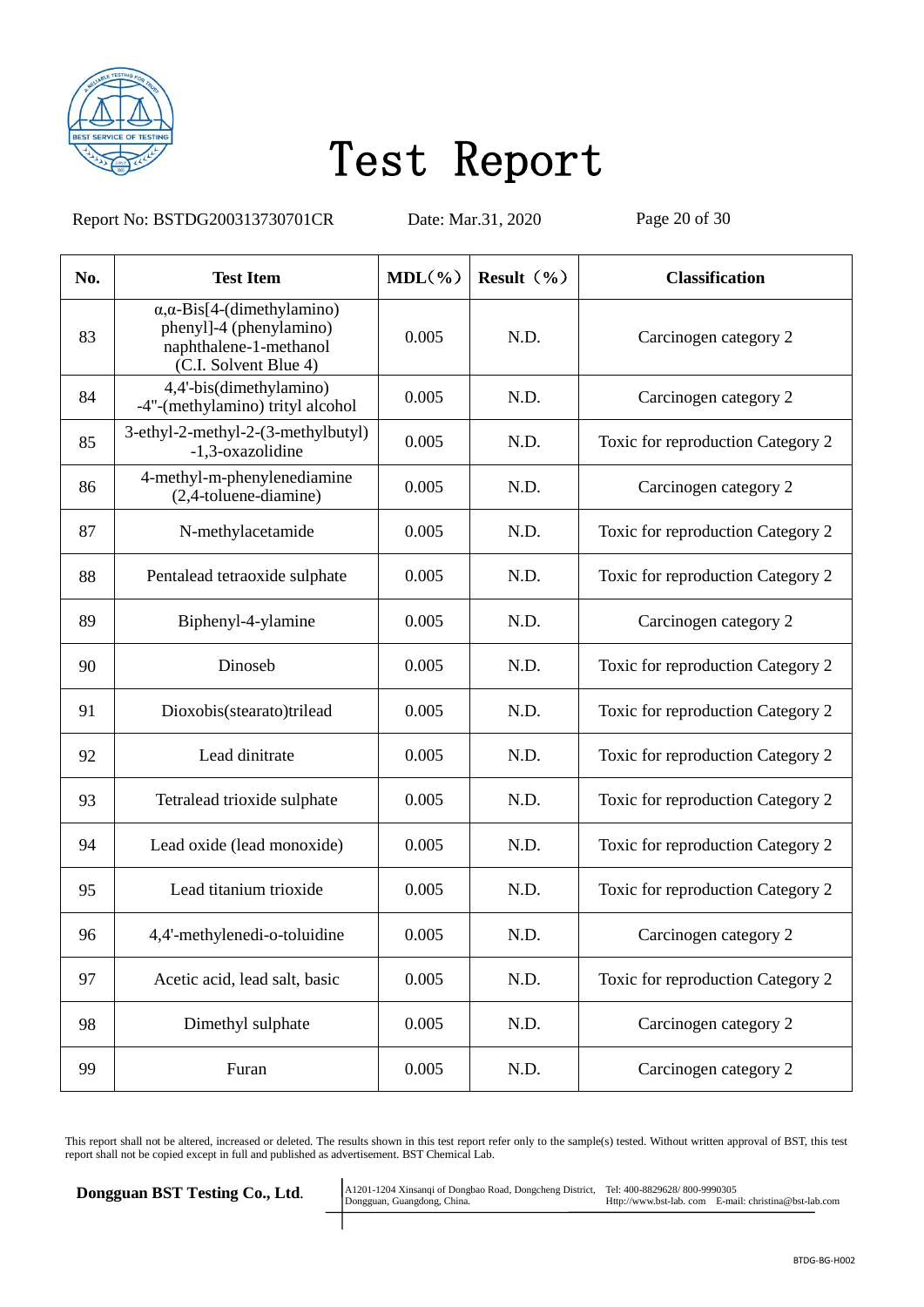

Report No: BSTDG200313730701CR Date: Mar.31, 2020 Page 21 of 30

| No. | <b>Test Item</b>                                            | $MDL(\% )$ | Result $(\% )$ | <b>Classification</b>             |
|-----|-------------------------------------------------------------|------------|----------------|-----------------------------------|
| 100 | Pyrochlore, antimony lead yellow                            | 0.005      | N.D.           | Toxic for reproduction Category 2 |
| 101 | Tetraethyllead                                              | 0.005      | N.D.           | Toxic for reproduction Category 2 |
| 102 | [Phthalato(2-)]dioxotrilead                                 | 0.005      | N.D.           | Toxic for reproduction Category 2 |
| 103 | Diethyl sulphate                                            | 0.005      | N.D.           | Carcinogen category 2             |
| 104 | Lead cynamidate                                             | 0.005      | N.D.           | Toxic for reproduction Category 2 |
| 105 | Silicic acid, barium salt, lead-doped                       | 0.005      | N.D.           | Toxic for reproduction Category 2 |
| 106 | Trilead dioxide phosphonate                                 | 0.005      | N.D.           | Toxic for reproduction Category 2 |
| 107 | o-Toluidine; 2-Aminotoluene                                 | 0.005      | N.D.           | Carcinogen category 2             |
| 108 | o-aminoazotoluene                                           | 0.005      | N.D.           | Carcinogen category 2             |
| 109 | 4-Aminoazobenzene;<br>4-Phenylazoaniline                    | 0.005      | N.D.           | Carcinogen category 2             |
| 110 | 6-methoxy-m-toluidine<br>(p-cresidine)                      | 0.005      | N.D.           | Carcinogen category 2             |
| 111 | Dibutyltin dichloride (DBT)                                 | 0.005      | N.D.           | Toxic for reproduction Category 2 |
| 112 | Lead Titanium Zirconium Oxide                               | 0.005      | N.D.           | Toxic for reproduction Category 2 |
| 113 | Propylene oxide;<br>1,2-epoxypropane; methyloxirane         | 0.005      | N.D.           | Carcinogen category 2             |
| 114 | 1-bromopropane                                              | 0.005      | N.D.           | Toxic for reproduction Category 2 |
| 115 | Basic lead carbonate (trilead<br>bis(carbonate)dihydroxide) | 0.005      | N.D.           | Toxic for reproduction Category 2 |
| 116 | Fatty acids, C16-18, lead salts                             | 0.005      | N.D.           | Toxic for reproduction Category 2 |
| 117 | Lead tetroxide (orange lead)                                | 0.005      | N.D.           | Toxic for reproduction Category 2 |

This report shall not be altered, increased or deleted. The results shown in this test report refer only to the sample(s) tested. Without written approval of BST, this test report shall not be copied except in full and published as advertisement. BST Chemical Lab.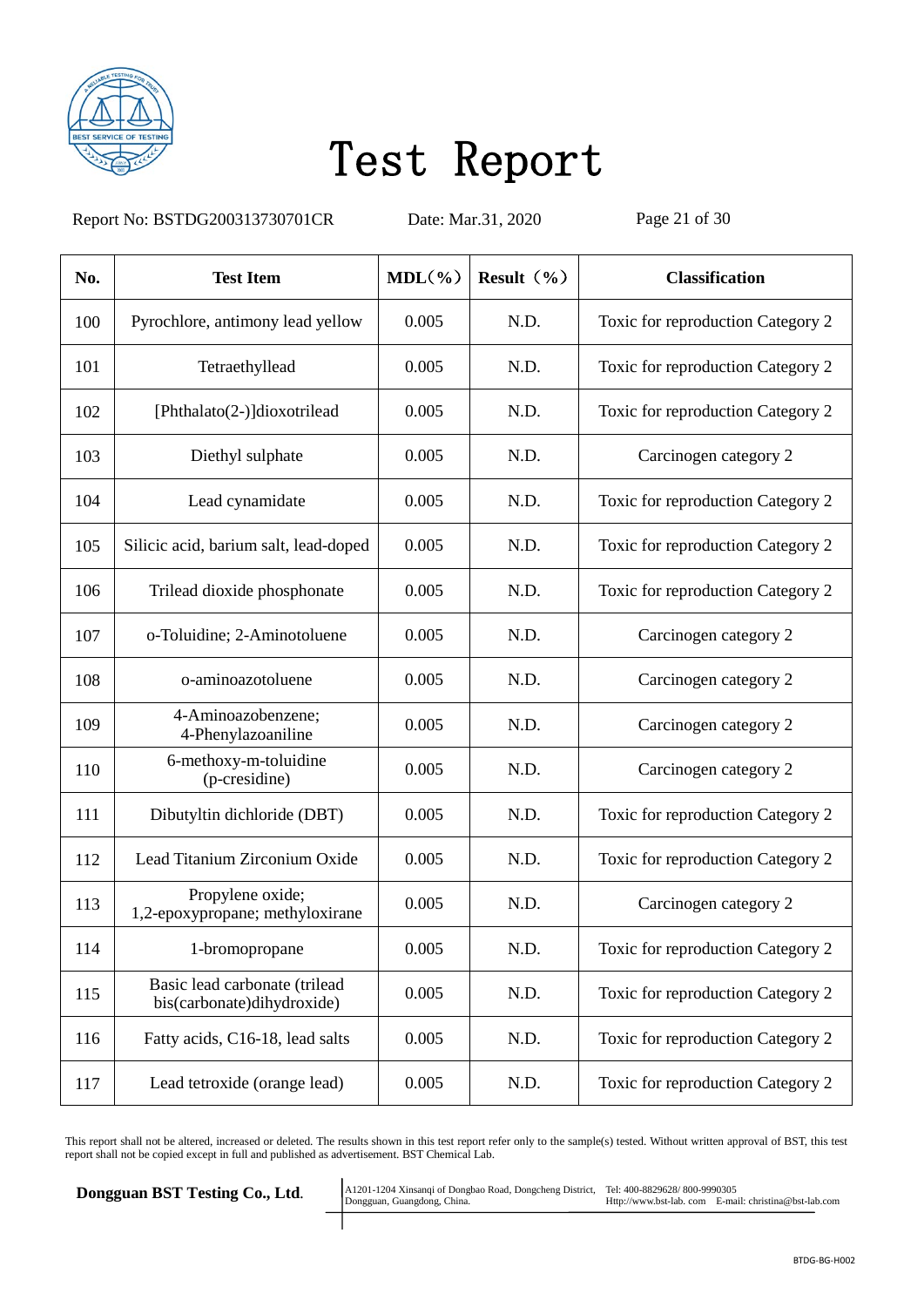

Report No: BSTDG200313730701CR Date: Mar.31, 2020 Page 22 of 30

| No. | <b>Test Item</b>                                                                                                                                                                                                                                                                                          | $MDL(\frac{9}{6})$ | Result $(\% )$ | <b>Classification</b>                                                           |
|-----|-----------------------------------------------------------------------------------------------------------------------------------------------------------------------------------------------------------------------------------------------------------------------------------------------------------|--------------------|----------------|---------------------------------------------------------------------------------|
| 118 | Sulfurous acid, lead salt, dibasic                                                                                                                                                                                                                                                                        | 0.005              | N.D.           | Toxic for reproduction Category 2                                               |
| 119 | 4,4'-oxydianiline and its salts                                                                                                                                                                                                                                                                           | 0.005              | N.D.           | Carcinogen category 2                                                           |
| 120 | lead oxide sulphate                                                                                                                                                                                                                                                                                       | 0.005              | N.D.           | Toxic for reproduction Category 2                                               |
| 121 | Lead bis(tetrafluoroborate)                                                                                                                                                                                                                                                                               | 0.005              | N.D.           | Toxic for reproduction Category 2                                               |
| 122 | Silicic acid, lead salt                                                                                                                                                                                                                                                                                   | 0.005              | N.D.           | Toxic for reproduction Category 2                                               |
| 123 | Bis(pentabromophenyl) ether<br>(DecaBDE)                                                                                                                                                                                                                                                                  | 0.005              | N.D.           | <b>PBT</b>                                                                      |
| 124 | 4-Nonylphenol, branched and linear<br>-substances with a linear and/or<br>branched alkyl chain with a carbon<br>number of 9 covalently bound in<br>position 4 to phenol, covering also<br>UVCB- and well-defined<br>substances which include any of the<br>individual isomers or<br>a combination thereof | 0.005              | N.D.           | Equivalent level of concern -<br>probable serious effects on the<br>environment |
| 125 | Diazene-1,2-dicarboxamide<br>(C,C'-azodi(formamide))                                                                                                                                                                                                                                                      | 0.005              | N.D.           | Equivalent level of concern -<br>probable serious effects on the<br>environment |
| 126 | 4-(1,1,3,3-tetramethylbutyl)phenol,<br>ethoxylated -<br>covering well-defined substances<br>and UVCB substances,<br>polymers and homologues                                                                                                                                                               | 0.005              | N.D.           | Equivalent level of concern -<br>probable serious effects on the<br>environment |
| 127 | 1,2-Diethoxyethane                                                                                                                                                                                                                                                                                        | 0.005              | N.D.           | Toxic for reproduction Category 2                                               |
| 128 | Hexahydromethylphathalic<br>anhydride<br>Hexahydro-4-methylphathalic<br>anhydride<br>Hexahydro-1-methylphathalic<br>anhydride<br>Hexahydro-3-methylphathalic<br>anhydride                                                                                                                                 | 0.005              | N.D.           | Equivalent level of concern -<br>probable serious effects on the<br>environment |
| 129 | Cyclohexane-1,2-dicarboxylic<br>anhydride                                                                                                                                                                                                                                                                 | 0.005              | N.D.           | Equivalent level of concern -<br>probable serious effects on the                |

This report shall not be altered, increased or deleted. The results shown in this test report refer only to the sample(s) tested. Without written approval of BST, this test report shall not be copied except in full and published as advertisement. BST Chemical Lab.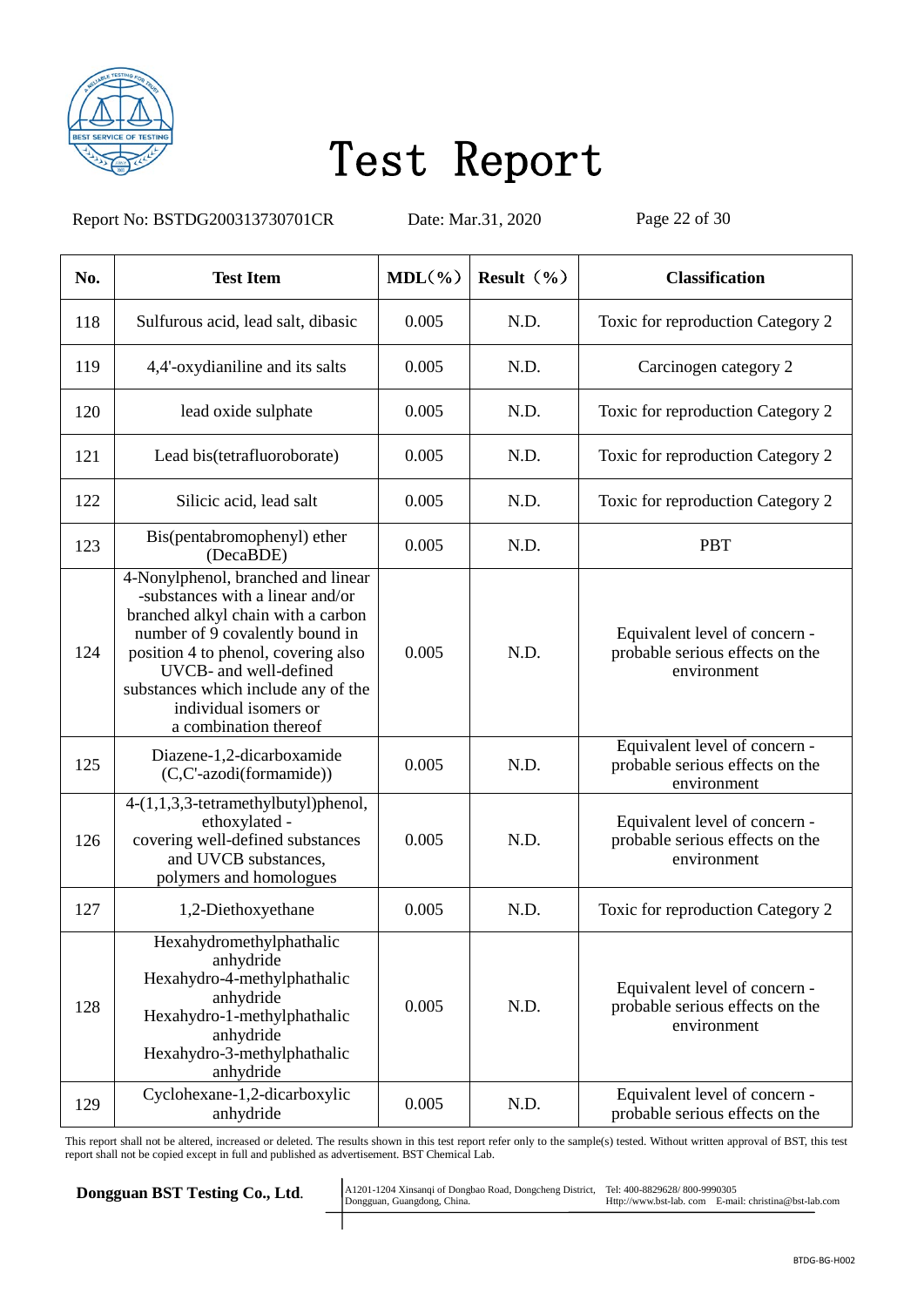

Report No: BSTDG200313730701CR Date: Mar.31, 2020 Page 23 of 30

| No. | <b>Test Item</b>                                                                                                                                                                                                                                                                                                                                                  | $MDL(\% )$ | Result $(\% )$ | <b>Classification</b>                                                           |
|-----|-------------------------------------------------------------------------------------------------------------------------------------------------------------------------------------------------------------------------------------------------------------------------------------------------------------------------------------------------------------------|------------|----------------|---------------------------------------------------------------------------------|
|     | (Hexahydrophthalic anhydride -<br>HHPA)                                                                                                                                                                                                                                                                                                                           |            |                | environment                                                                     |
| 130 | 1,2-Benzenedicarboxylic acid,<br>dipentylester, branched<br>and linear                                                                                                                                                                                                                                                                                            | 0.005      | N.D.           | Toxic for reproduction Category 2                                               |
| 131 | N-pentyl-isopentylphtalate                                                                                                                                                                                                                                                                                                                                        | 0.005      | N.D.           | Toxic for reproduction Category 2                                               |
| 132 | Heptacosafluorotetradecanoic acid                                                                                                                                                                                                                                                                                                                                 | 0.005      | N.D.           | vPvB                                                                            |
| 133 | Pentacosafluorotridecanoic acid                                                                                                                                                                                                                                                                                                                                   | 0.005      | N.D.           | vPvB                                                                            |
| 134 | Henicosafluoroundecanoic acid                                                                                                                                                                                                                                                                                                                                     | 0.005      | N.D.           | vPvB                                                                            |
| 135 | Tricosafluorododecanoic acid                                                                                                                                                                                                                                                                                                                                      | 0.005      | N.D.           | vPvB                                                                            |
| 136 | Methoxy acetic acid                                                                                                                                                                                                                                                                                                                                               | 0.005      | N.D.           | Toxic for reproduction Category 2                                               |
| 137 | Diisopentylphthalate                                                                                                                                                                                                                                                                                                                                              | 0.005      | N.D.           | Toxic for reproduction Category 2                                               |
| 138 | N,N-dimethylformamide; dimethyl<br>formamide                                                                                                                                                                                                                                                                                                                      | 0.005      | N.D.           | Toxic for reproduction Category 2                                               |
| 139 | Cadmium                                                                                                                                                                                                                                                                                                                                                           | 0.001      | N.D.           | Carcinogen category 2                                                           |
| 140 | Cadmium oxide                                                                                                                                                                                                                                                                                                                                                     | 0.001      | N.D.           | Carcinogen category 2                                                           |
| 141 | Dipentyl phthalate (DPP)                                                                                                                                                                                                                                                                                                                                          | 0.005      | N.D.           | Toxic for reproduction Category 2                                               |
| 142 | 4-Nonylphenol, branched and<br>linear, ethoxylated [substances with<br>a linear and/or branched alkyl chain<br>with a carbon number of 9<br>covalently bound in position 4 to<br>phenol, ethoxylated<br>covering UVCB- and well-defined<br>substances, polymers and<br>homologues, which include any of<br>the individual isomers and/or<br>combinations thereof] | 0.005      | N.D.           | Equivalent level of concern -<br>probable serious effects on the<br>environment |

This report shall not be altered, increased or deleted. The results shown in this test report refer only to the sample(s) tested. Without written approval of BST, this test report shall not be copied except in full and published as advertisement. BST Chemical Lab.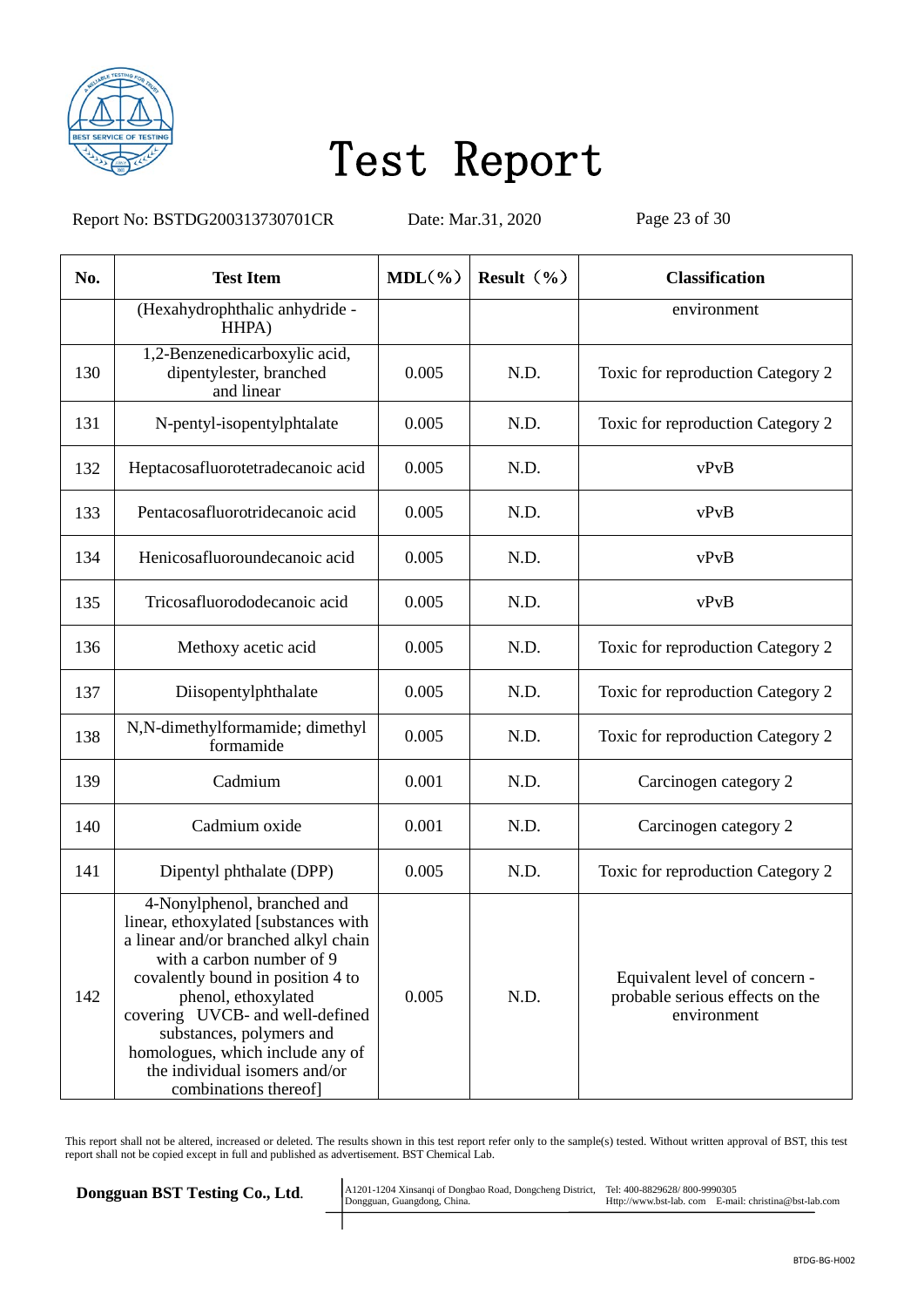

Report No: BSTDG200313730701CR Date: Mar.31, 2020 Page 24 of 30

| No. | <b>Test Item</b>                                                                                                                                                                                                                                  | $MDL(\% )$ | Result $(\% )$ | <b>Classification</b>             |
|-----|---------------------------------------------------------------------------------------------------------------------------------------------------------------------------------------------------------------------------------------------------|------------|----------------|-----------------------------------|
| 143 | Ammonium<br>pentadecafluorooctanoate (APFO)                                                                                                                                                                                                       | 0.005      | N.D.           | Toxic for reproduction Category 2 |
| 144 | Pentadecafluorooctanoic acid<br>(PFOA)                                                                                                                                                                                                            | 0.005      | N.D.           | Toxic for reproduction Category 2 |
| 145 | Cadmium Sulfide                                                                                                                                                                                                                                   | 0.001      | N.D.           | Carcinogenic                      |
| 146 | Di-N-Hexyl Phthalate                                                                                                                                                                                                                              | 0.005      | N.D.           | Carcinogenic                      |
| 147 | Direct Red 28                                                                                                                                                                                                                                     | 0.005      | N.D.           | Carcinogenic                      |
| 148 | Direct Black 38                                                                                                                                                                                                                                   | 0.005      | N.D.           | Toxic for reproduction            |
| 149 | Ethlenethiourea                                                                                                                                                                                                                                   | 0.005      | N.D.           | Toxic for reproduction            |
| 150 | Acetic Acid                                                                                                                                                                                                                                       | 0.001      | N.D.           | Toxic for reproduction            |
| 151 | Trixylyl Phosphate                                                                                                                                                                                                                                | 0.005      | N.D.           | Toxic for reproduction            |
| 152 | 1,2-Benzenedicarboxylic acid,<br>dihexyl ester, branched and linear                                                                                                                                                                               | 0.005      | N.D.           | Toxic for reproduction            |
| 153 | Cadmium chloride                                                                                                                                                                                                                                  | 0.005      | N.D.           | Toxic for reproduction            |
| 154 | Sodium perborate; perboric acid,<br>sodium salt                                                                                                                                                                                                   | 0.005      | N.D.           | Toxic for reproduction            |
| 155 | Sodium peroxometaborate                                                                                                                                                                                                                           | 0.005      | N.D.           | Toxic for reproduction            |
| 156 | 2-benzotriazol-2-yl-4,6-di-tert-butyl<br>phenol (UV-320)                                                                                                                                                                                          | 0.005      | N.D.           | PBT, vPvB                         |
| 157 | 2-ethylhexyl<br>10-ethyl-4,4-dioctyl-7-oxo-8-oxa-3,<br>5-dithia-4-stannatetradecanoate<br>(DOTE)                                                                                                                                                  | 0.005      | N.D.           | Toxic for reproduction            |
| 158 | reaction mass of 2-ethylhexyl<br>10-ethyl-4,4-dioctyl-7-oxo-8-oxa-3,<br>5-dithia-4-stannatetradecanoate and<br>2-ethylhexyl<br>10-ethyl-4- $[2-(2-ethylhexyl)oxy]$ -<br>2-oxoethyl]thio]-4-octyl-7-oxo-8-o<br>xa-3,5-dithia-4-stannatetradecanoat | 0.005      | N.D.           | Toxic for reproduction            |

This report shall not be altered, increased or deleted. The results shown in this test report refer only to the sample(s) tested. Without written approval of BST, this test report shall not be copied except in full and published as advertisement. BST Chemical Lab.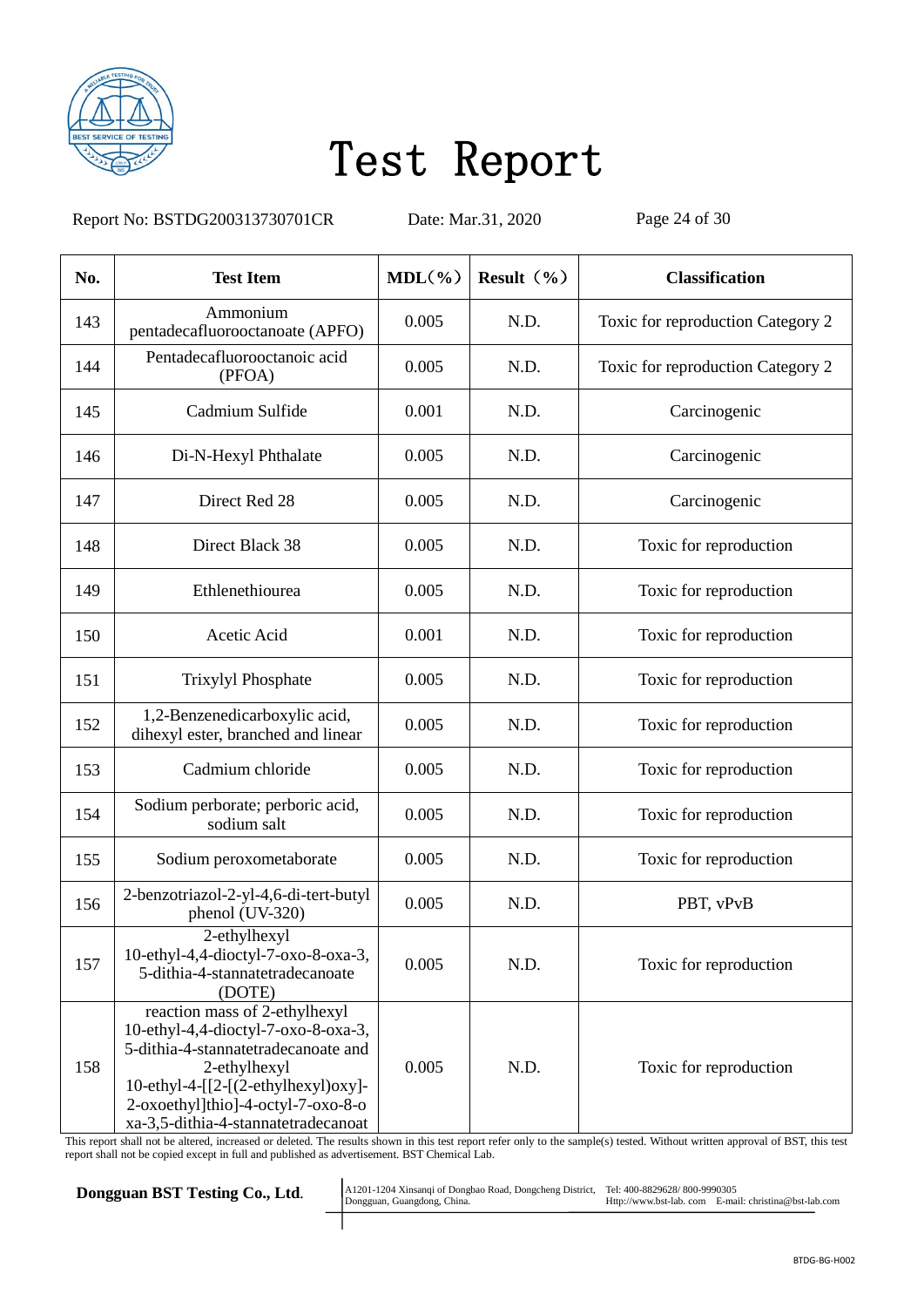

Report No: BSTDG200313730701CR Date: Mar.31, 2020 Page 25 of 30

| No. | <b>Test Item</b>                                                                                                                                                             | $MDL(\% )$ | Result $(\frac{6}{6})$ | <b>Classification</b>                                                                |
|-----|------------------------------------------------------------------------------------------------------------------------------------------------------------------------------|------------|------------------------|--------------------------------------------------------------------------------------|
|     | e (reaction mass of DOTE and<br>MOTE)                                                                                                                                        |            |                        |                                                                                      |
| 159 | 2-(2H-benzotriazol-2-yl)-4,6-ditertp<br>entylphenol (UV-328)                                                                                                                 | 0.005      | N.D.                   | PBT, vPvB                                                                            |
| 160 | Cadmium fluoride                                                                                                                                                             | 0.005      | N.D.                   | Carcinogenic, Mutagenic                                                              |
| 161 | Cadmium sulphate                                                                                                                                                             | 0.005      | N.D.                   | Carcinogenic, Mutagenic                                                              |
| 162 | 1,2-benzenedicarboxylic acid,<br>di-C6-10-alkyl esters;<br>1,2-benzenedicarboxylic acid,<br>mixed decyl and hexyl and octyl<br>diesters                                      | 0.005      | N.D.                   | Toxic for reproduction                                                               |
| 163 | 5-sec-butyl-2-(2,4-dimethylcyclohe<br>x-3-en-1-yl)-5-methyl-1,3-dioxane<br>[1],<br>5-sec-butyl-2-(4,6-dimethylcyclohe<br>x-3-en-1-yl)-5-methyl-1,3-dioxane<br>[2]            | 0.005      | N.D.                   | vPvB                                                                                 |
| 164 | 1,3-propanesultone                                                                                                                                                           | 0.005      | N.D.                   | Carcinogenic, Mutagenic                                                              |
| 165 | 2,4-di-tert-butyl-6-(5-chlorobenzotr<br>iazol-2-yl)phenol                                                                                                                    | 0.005      | N.D.                   | vPvB                                                                                 |
| 166 | 2-(2H-benzotriazol-2-yl)-4-(tert-but<br>yl)-6-(sec-butyl)phenol                                                                                                              | 0.005      | N.D.                   | vPvB                                                                                 |
| 167 | Nitrobenzene                                                                                                                                                                 | 0.005      | N.D.                   | Toxic for reproduction                                                               |
| 168 | Perfluorononan-1-oic acid<br>$(2,2,3,3,4,4,5,5,6,6,7,7,8,8,9,9,9)$ -he<br>ptadecafluorononanoic acid and its<br>sodium and ammonium salts                                    | 0.005      | N.D.                   | Toxic for reproduction                                                               |
| 169 | Benzo[a]pyrene                                                                                                                                                               | 0.005      | N.D.                   | vPvB                                                                                 |
| 170 | 4,4'-isopropylidenediphenol<br>(bisphenol A)                                                                                                                                 | 0.005      | N.D.                   | Toxic for reproduction                                                               |
| 171 | 4-Heptylphenol, branched and<br>linear [substances with a linear<br>and/or branched alkyl chain with a<br>carbon number of 7 covalently<br>bound predominantly in position 4 | 0.005      | N.D.                   | Equivalent level of concern having<br>probable serious effects to the<br>environment |

This report shall not be altered, increased or deleted. The results shown in this test report refer only to the sample(s) tested. Without written approval of BST, this test report shall not be copied except in full and published as advertisement. BST Chemical Lab.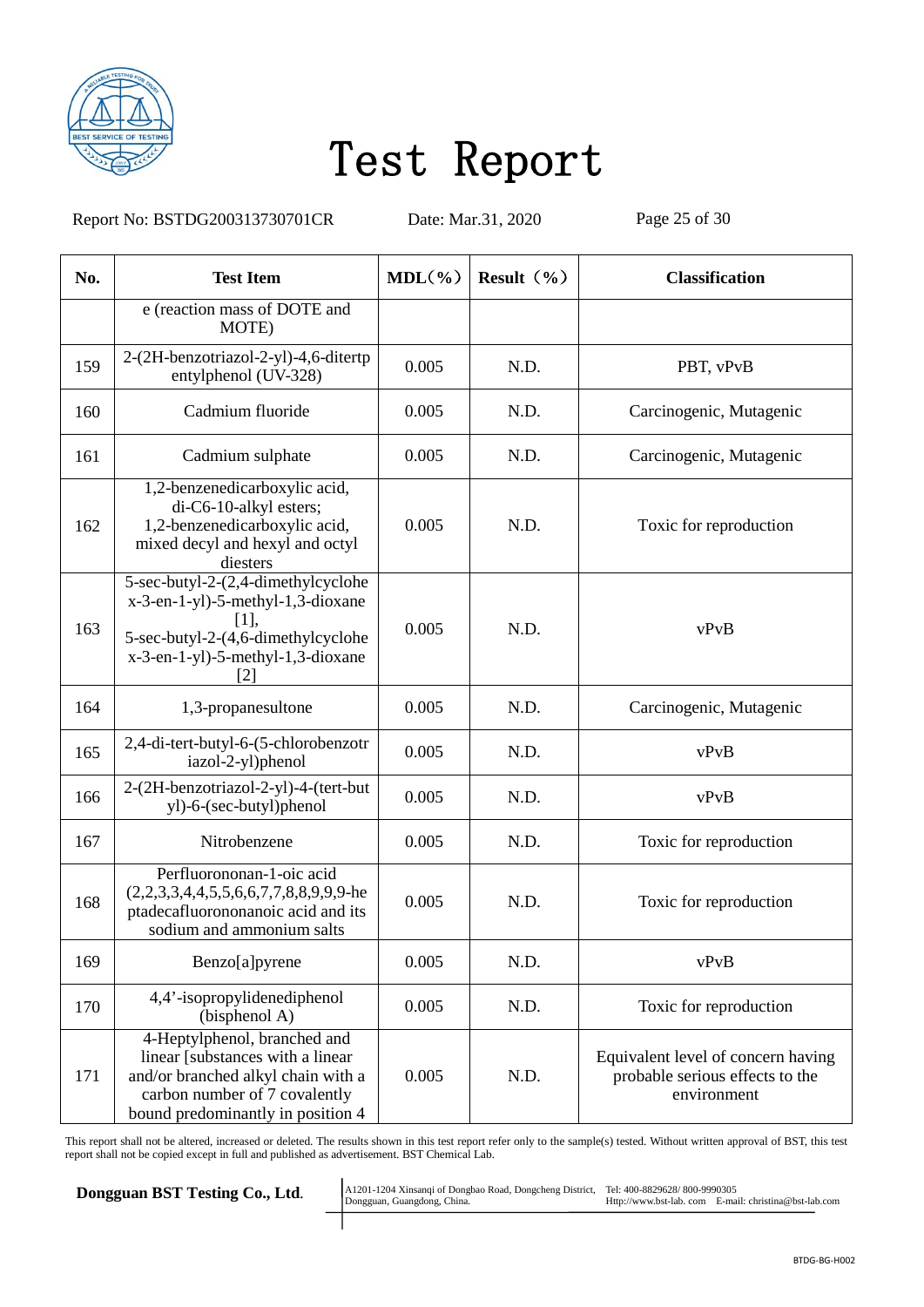

Report No: BSTDG200313730701CR Date: Mar.31, 2020 Page 26 of 30

| No. | <b>Test Item</b>                                                                                                                                                                                        | $MDL(\frac{6}{6})$ | Result $(\% )$ | <b>Classification</b>                                                                |
|-----|---------------------------------------------------------------------------------------------------------------------------------------------------------------------------------------------------------|--------------------|----------------|--------------------------------------------------------------------------------------|
|     | to phenol, covering also UVCB-<br>and well-defined substances which<br>include any of the individual<br>isomers or a combination thereof]                                                               |                    |                |                                                                                      |
| 172 | Nonadecafluorodecanoic acid<br>(PFDA) and its sodium and<br>ammonium salts                                                                                                                              | 0.005              | N.D.           | Toxic for reproduction; PBT                                                          |
| 173 | $p-(1,1-dimethylpropyl)$ phenol                                                                                                                                                                         | 0.005              | N.D.           | Equivalent level of concern having<br>probable serious effects to the<br>environment |
| 174 | Perfluorohexane-1-sulphonic acid<br>and its salts                                                                                                                                                       | 0.005              | N.D.           | vPvB                                                                                 |
| 175 | Benz[a]anthracene                                                                                                                                                                                       | 0.005              | N.D.           | PBT, vPvB                                                                            |
| 176 | Cadmium carbonate                                                                                                                                                                                       | 0.005              | N.D.           | Carcinogenic, Mutagenic                                                              |
| 177 | Cadmium hydroxide                                                                                                                                                                                       | 0.005              | N.D.           | Carcinogenic, Mutagenic                                                              |
| 178 | Cadmium nitrate                                                                                                                                                                                         | 0.005              | N.D.           | Carcinogenic, Mutagenic                                                              |
| 179 | Chrysene                                                                                                                                                                                                | 0.005              | N.D.           | PBT, vPvB                                                                            |
| 180 | Dodecachloropentacyclo[12.2.1.16,<br>9.02,13.05,10]octadeca-7,15-diene<br>("Dechlorane Plus"TM)<br>covering any of its individual anti-<br>and syn-isomers or any<br>combination thereof                | 0.005              | N.D.           | vPvB                                                                                 |
| 181 | Reaction products of<br>1,3,4-thiadiazolidine-2,5-dithione,<br>formaldehyde and 4-heptylphenol,<br>branched and linear (RP-HP)<br>with $\geq 0.1\%$ w/w 4-heptylphenol,<br>branched and linear (4-HPbl) | 0.005              | N.D.           | Endocrine disrupting properties                                                      |
| 182 | Octamethylcyclotetrasiloxane D4                                                                                                                                                                         | 0.005              | N.D.           | PBT, vPvB                                                                            |
| 183 | Decamethylcyclopentasiloxane D5                                                                                                                                                                         | 0.005              | N.D.           | PBT, vPvB                                                                            |
| 184 | Dodecamethylcyclohexasiloxane<br>D <sub>6</sub>                                                                                                                                                         | 0.005              | N.D.           | PBT, vPvB                                                                            |

This report shall not be altered, increased or deleted. The results shown in this test report refer only to the sample(s) tested. Without written approval of BST, this test report shall not be copied except in full and published as advertisement. BST Chemical Lab.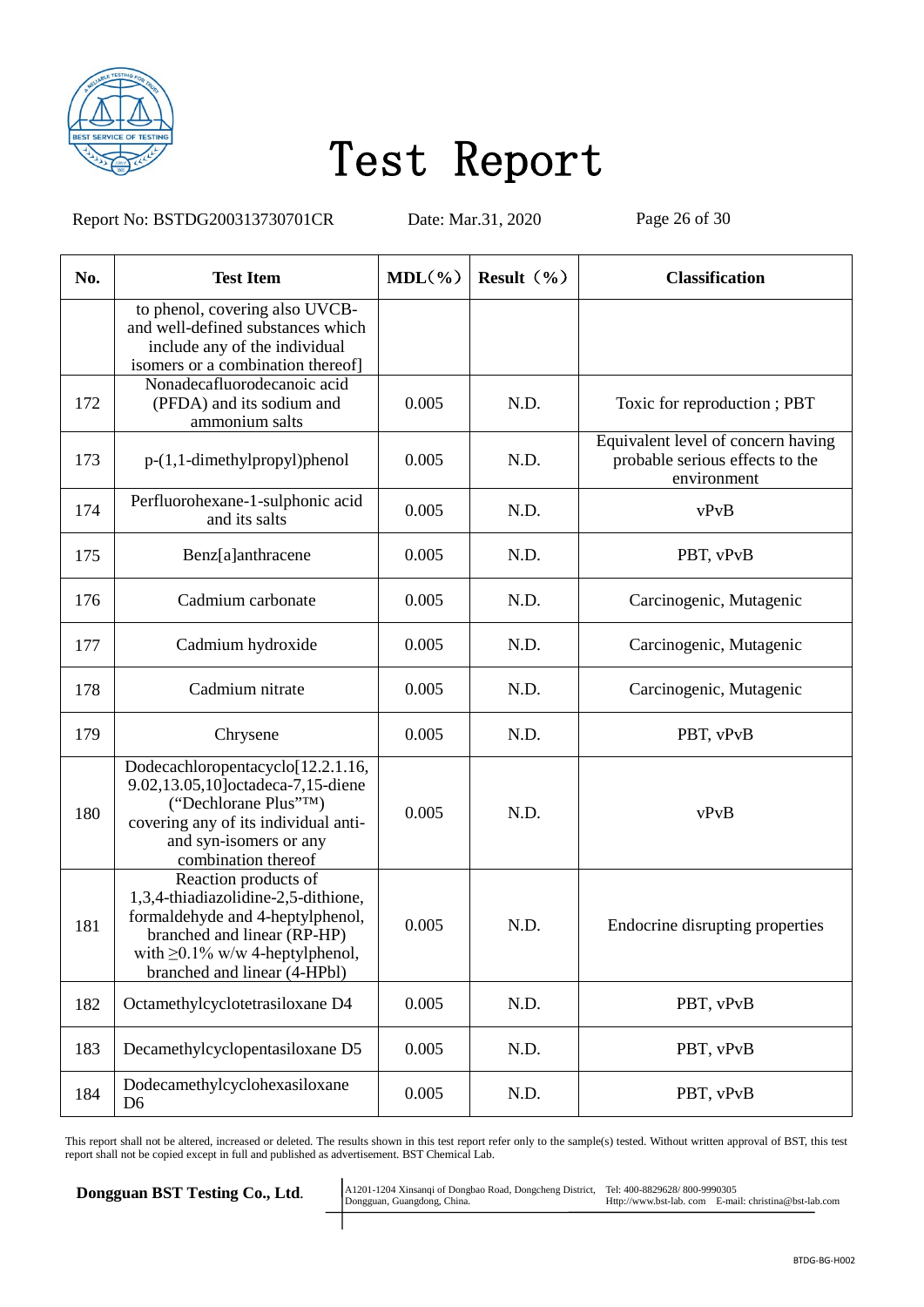

Report No: BSTDG200313730701CR Date: Mar.31, 2020 Page 27 of 30

| No. | <b>Test Item</b>                                                                                                                                                           | $MDL(\% )$ | Result $(\% )$ | <b>Classification</b>                                                                                                                                                                                                     |
|-----|----------------------------------------------------------------------------------------------------------------------------------------------------------------------------|------------|----------------|---------------------------------------------------------------------------------------------------------------------------------------------------------------------------------------------------------------------------|
| 185 | Lead                                                                                                                                                                       | 0.005      | N.D.           | Toxic for reproduction                                                                                                                                                                                                    |
| 186 | Disodium octaborate                                                                                                                                                        | 0.005      | N.D.           | Toxic for reproduction                                                                                                                                                                                                    |
| 187 | Benzo[ghi]perylene                                                                                                                                                         | 0.005      | N.D.           | PBT, vPvB                                                                                                                                                                                                                 |
| 188 | Terphenyl, hydrogenated                                                                                                                                                    | 0.005      | N.D.           | vPvB                                                                                                                                                                                                                      |
| 189 | Ethylenediamine EDA                                                                                                                                                        | 0.005      | N.D.           | Respiratory sensitising properties                                                                                                                                                                                        |
| 190 | Benzene-1,2,4-tricarboxylic acid<br>1,2 anhydride trimellitic anhydride;<br><b>TMA</b>                                                                                     | 0.005      | N.D.           | Respiratory sensitising properties                                                                                                                                                                                        |
| 191 | Dicyclohexyl phthalate DCHP                                                                                                                                                | 0.005      | N.D.           | Toxic for reproduction, Endocrine<br>disrupting properties                                                                                                                                                                |
| 192 | 1,7,7-trimethyl-3-(phenylmethylene<br>)bicyclo[2.2.1]heptan-2-one                                                                                                          | 0.005      | N.D.           | Endocrine disrupting properties<br>$(Article 57(f) - environment)$                                                                                                                                                        |
| 193 | 2,2-bis(4'-hydroxyphenyl)-4-methyl<br>pentane                                                                                                                              | 0.005      | N.D.           | Toxic for reproduction (Article 57c)                                                                                                                                                                                      |
| 194 | Benzo[k]fluoranthene                                                                                                                                                       | 0.005      | N.D.           | Carcinogenic (Article 57a)#PBT<br>(Article 57d)#vPvB (Article 57e)                                                                                                                                                        |
| 195 | Fluoranthene                                                                                                                                                               | 0.005      | N.D.           | PBT (Article 57d)#vPvB (Article<br>57e)                                                                                                                                                                                   |
| 196 | Phenanthrene                                                                                                                                                               | 0.005      | N.D.           | vPvB (Article 57e)                                                                                                                                                                                                        |
| 197 | Pyrene                                                                                                                                                                     | 0.005      | N.D.           | PBT (Article 57d)#vPvB (Article<br>57e)                                                                                                                                                                                   |
| 198 | 2-methoxyethyl acetate                                                                                                                                                     | 0.005      | N.D.           | Toxic for reproduction (Article 57c)                                                                                                                                                                                      |
| 199 | Tris(4-nonylphenyl, branched and<br>linear) phosphite (TNPP) with $\geq$<br>$0.1\%$ w/w of 4-nonylphenol,<br>branched and linear (4-NP)                                    | 0.005      | N.D.           | Endocrine disrupting properties<br>$(Article 57(f) - environment)$                                                                                                                                                        |
| 200 | 2,3,3,3-tetrafluoro-2-(heptafluoropr<br>opoxy) propionic acid, its salts and<br>its acyl halides (covering any of<br>their individual isomers and<br>combinations thereof) | 0.005      | N.D.           | Equivalent level of concern having<br>probable serious effects to human<br>health (Article 57(f) - human health)<br>Equivalent level of concern having<br>probable serious effects to the<br>environment (Article 57(f) - |

This report shall not be altered, increased or deleted. The results shown in this test report refer only to the sample(s) tested. Without written approval of BST, this test report shall not be copied except in full and published as advertisement. BST Chemical Lab.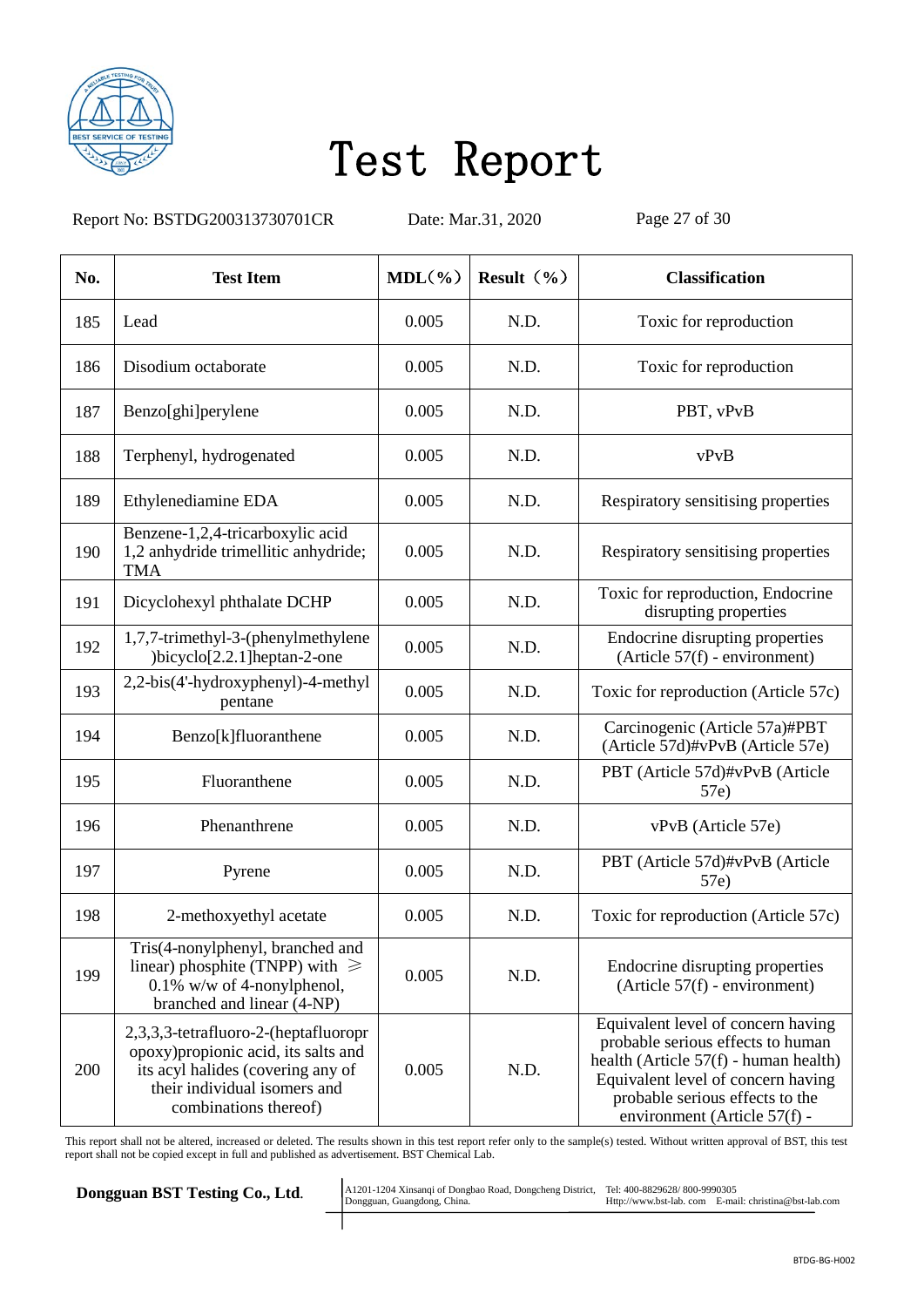

Report No: BSTDG200313730701CR Date: Mar.31, 2020 Page 28 of 30

| No. | <b>Test Item</b>                                             | $MDL(\frac{9}{6})$ | Result $(\frac{9}{6})$ | <b>Classification</b>                                                                                                                                                                                                                        |
|-----|--------------------------------------------------------------|--------------------|------------------------|----------------------------------------------------------------------------------------------------------------------------------------------------------------------------------------------------------------------------------------------|
|     |                                                              |                    |                        | environment)                                                                                                                                                                                                                                 |
| 201 | 4-tert-butylphenol                                           | 0.005              | N.D.                   | Endocrine disrupting properties<br>$(Article 57(f) - environment)$                                                                                                                                                                           |
| 202 | Perfluorobutane sulfonic acid<br>(PFBS) and its salts        | 0.005              | N.D.                   | Equivalent level of concern<br>having probable serious effects to<br>human health (Article 57(f) -<br>human health)<br>Equivalent level of concern<br>having probable serious effects to<br>the environment (Article 57(f) -<br>environment) |
| 203 | Diisohexyl phthalate                                         | 0.005              | N.D.                   | Toxic for reproduction (Article)<br>57c)                                                                                                                                                                                                     |
| 204 | 2-methyl-1-(4-methylthiophenyl<br>)-2-morpholinopropan-1-one | 0.005              | N.D.                   | Toxic for reproduction (Article<br>57c)                                                                                                                                                                                                      |
| 205 | 2-benzyl-2-dimethylamino-4'-m<br>orpholinobutyrophenone      | 0.005              | N.D.                   | Toxic for reproduction (Article<br>57c)                                                                                                                                                                                                      |

This report shall not be altered, increased or deleted. The results shown in this test report refer only to the sample(s) tested. Without written approval of BST, this test report shall not be copied except in full and published as advertisement. BST Chemical Lab.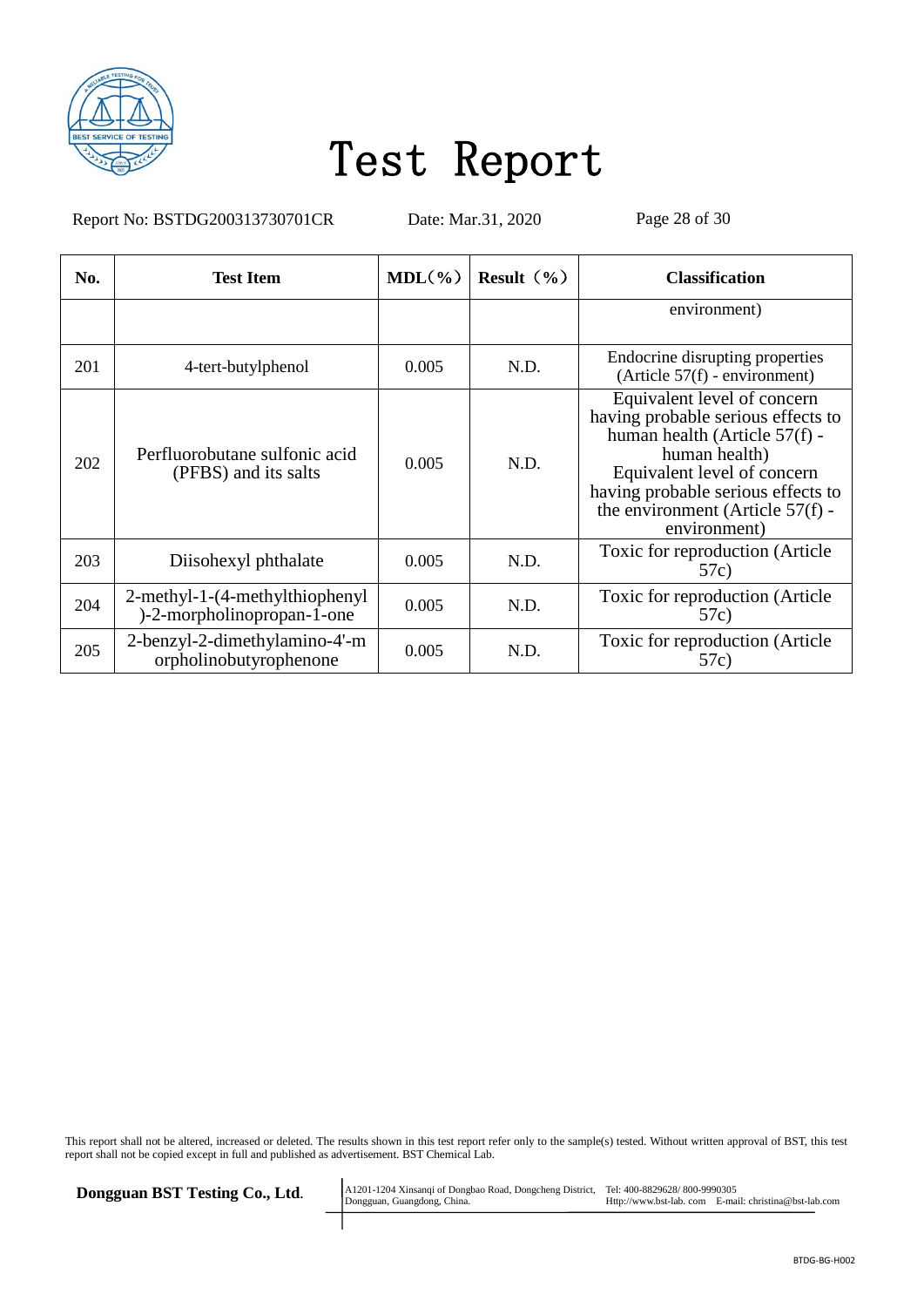

Report No: BSTDG200313730701CR Date: Mar.31, 2020 Page 29 of 30

#### **Note:**

1. "\*"=Calculated concentration of bis(tributyltin)oxide TBTO is based on the identified tributyltin, TBT results. The result is screening testing of TBTO and other salts under current technology. 2. "\*\*"= Calculated concentration of cobalt dichloride is based on the identified heavy metal and anion result. Calculated concentration of diarrheic pent oxide, diarrheic trioxide, sodium dichromate, dehydrate, Lead

hydrogen arsenates and tritely arsenate are based on the identified heavy metal result.

- 3. Definition of classification of this report in accordance 67/548/EEC and Regulation (EC) No.1907/2006
- 4. N.D.  $=$  Not Detected  $(\langle MDL \rangle)$
- 5. MDL = Method Detection Limit

#### **Remarks:**

1.In accordance Regulation (EC) No. 1907/2006, any producer or importer of articles shall notify ECHA, In accordance paragraph 4 of Article 7, if a substance meets the criteria in Article 57 and is identified in accordance Article 59 (1) of the Regulation, namely (a) the substance is present in those article in quantities totaling over one ton per producer per year; and (b) the substance is present in those articles higher than 0.1% weight by weight  $(w/w)$ .

2. Article 33 of Regulation (EC) No.1907/2006 requires supplier of an article containing a substance meets the criteria in Article 57 and identified in accordance Article 59(1) in a concertration higher than 0.1% weight by weight (w/w) shall provide the recipient of the article sufficient information, available to the supplier, to allow safe use the article including, as a minimum, the name of that.

This report shall not be altered, increased or deleted. The results shown in this test report refer only to the sample(s) tested. Without written approval of BST, this test report shall not be copied except in full and published as advertisement. BST Chemical Lab.